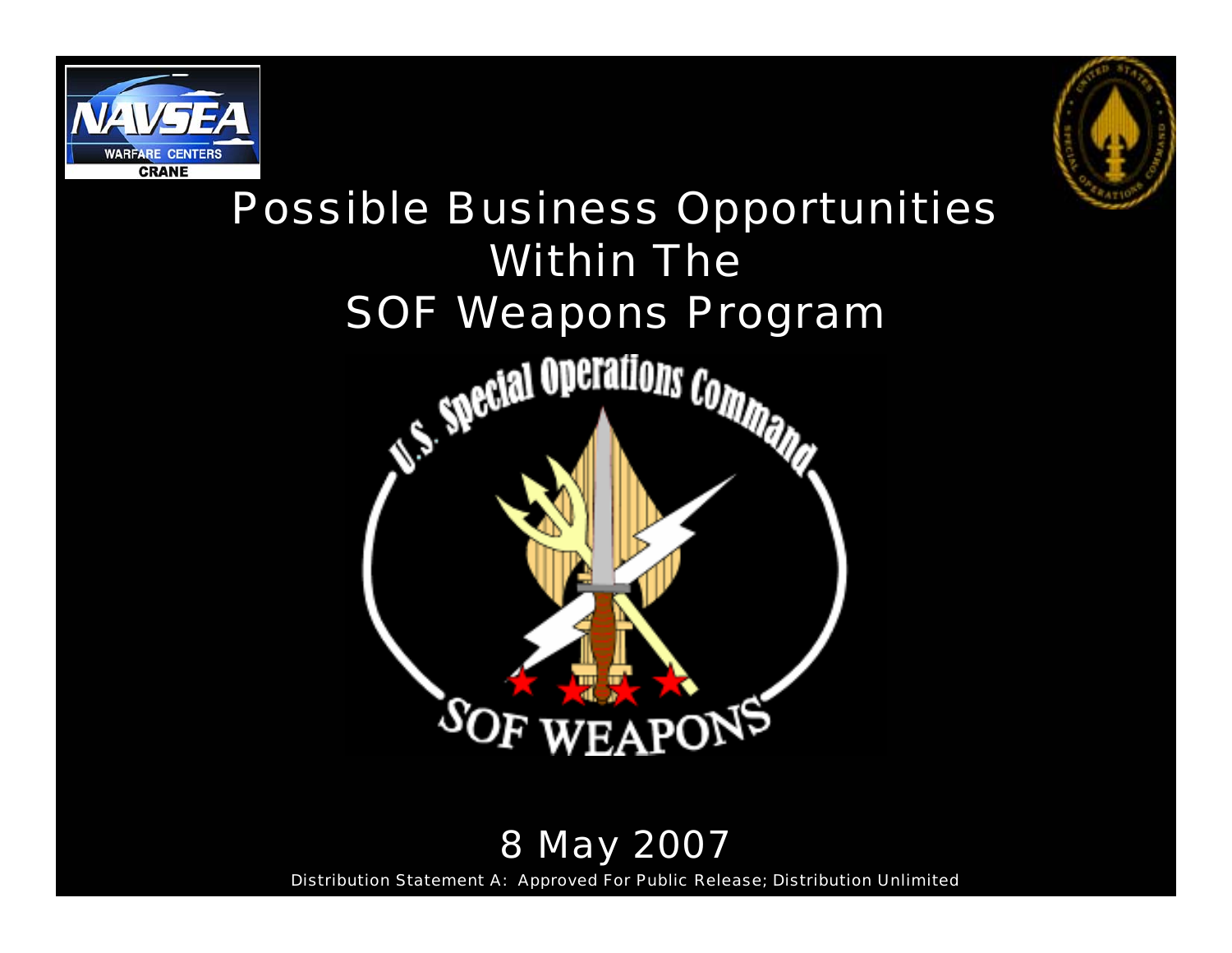

### Briefing Objectives



- Provide Information Relative To USSOCOM (PEO-SW) Product Areas
- **Discuss Typical Acquisition Approach For SOF Weapons**
- **E** Relay Information In Regards to "How And Who" To Do Business With USSOCOM
- **Provide Areas OF Possible Future SOF Weapons Business Opportunities**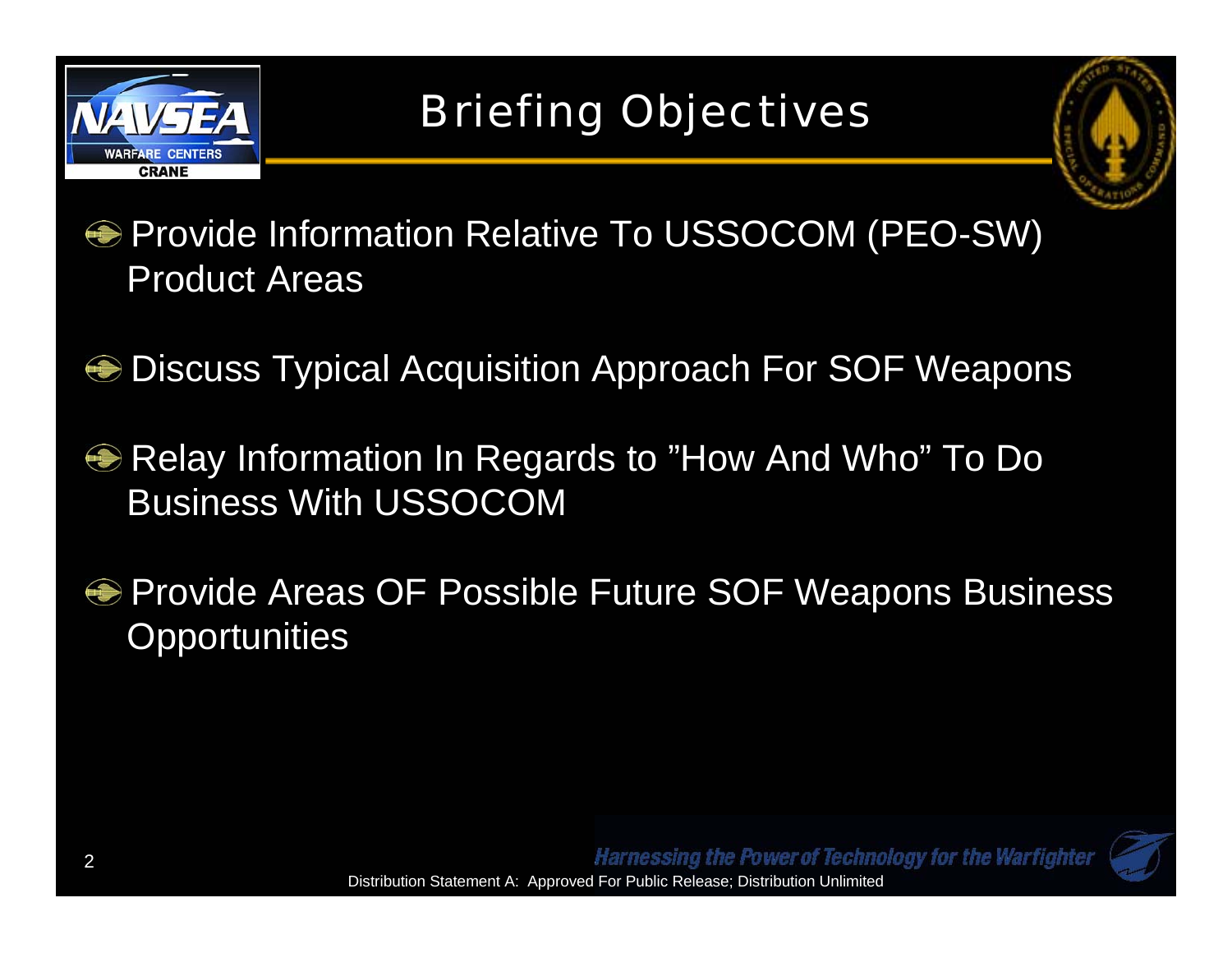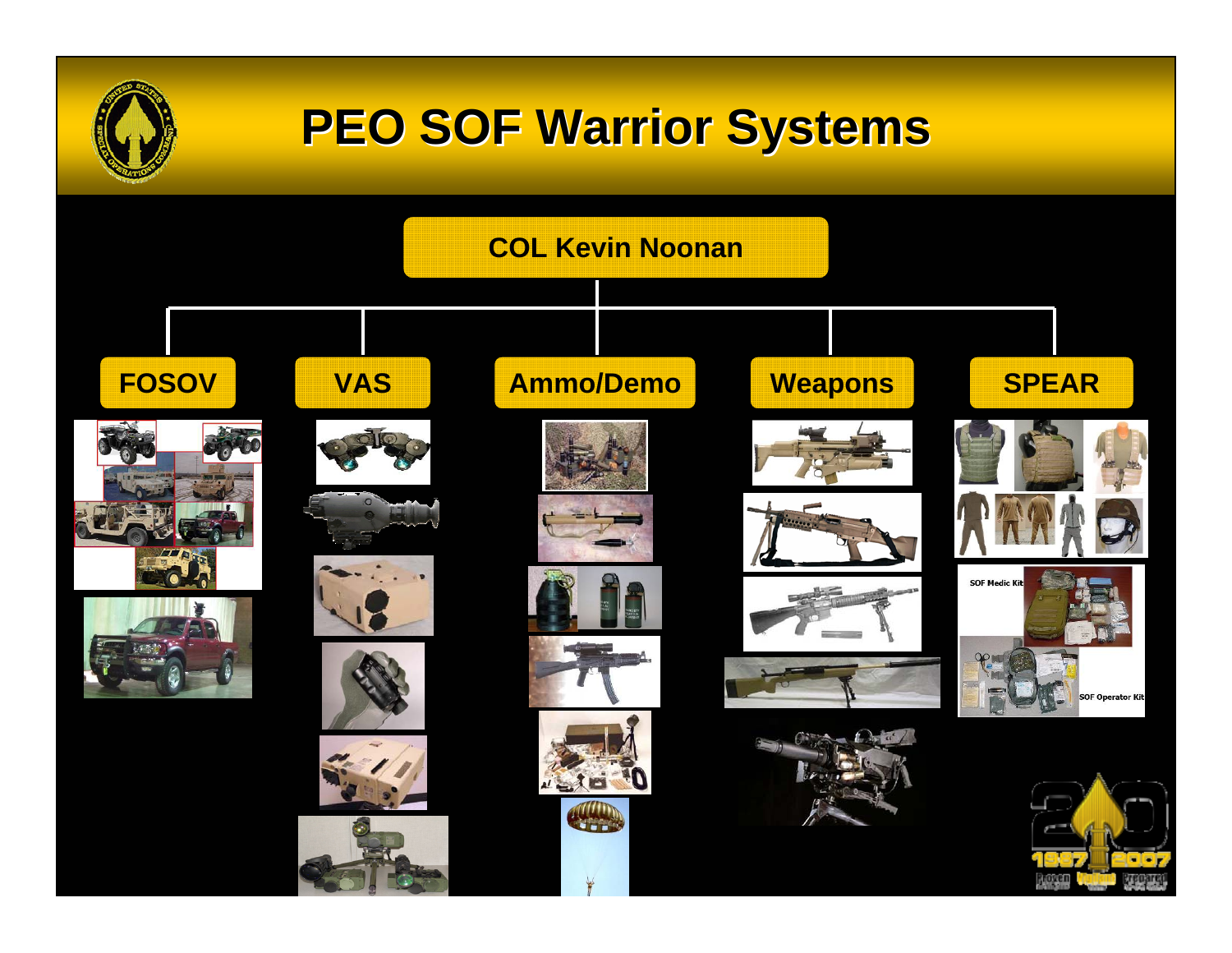

Distribution Statement A: Approved For Public Release; Distribution Unlimited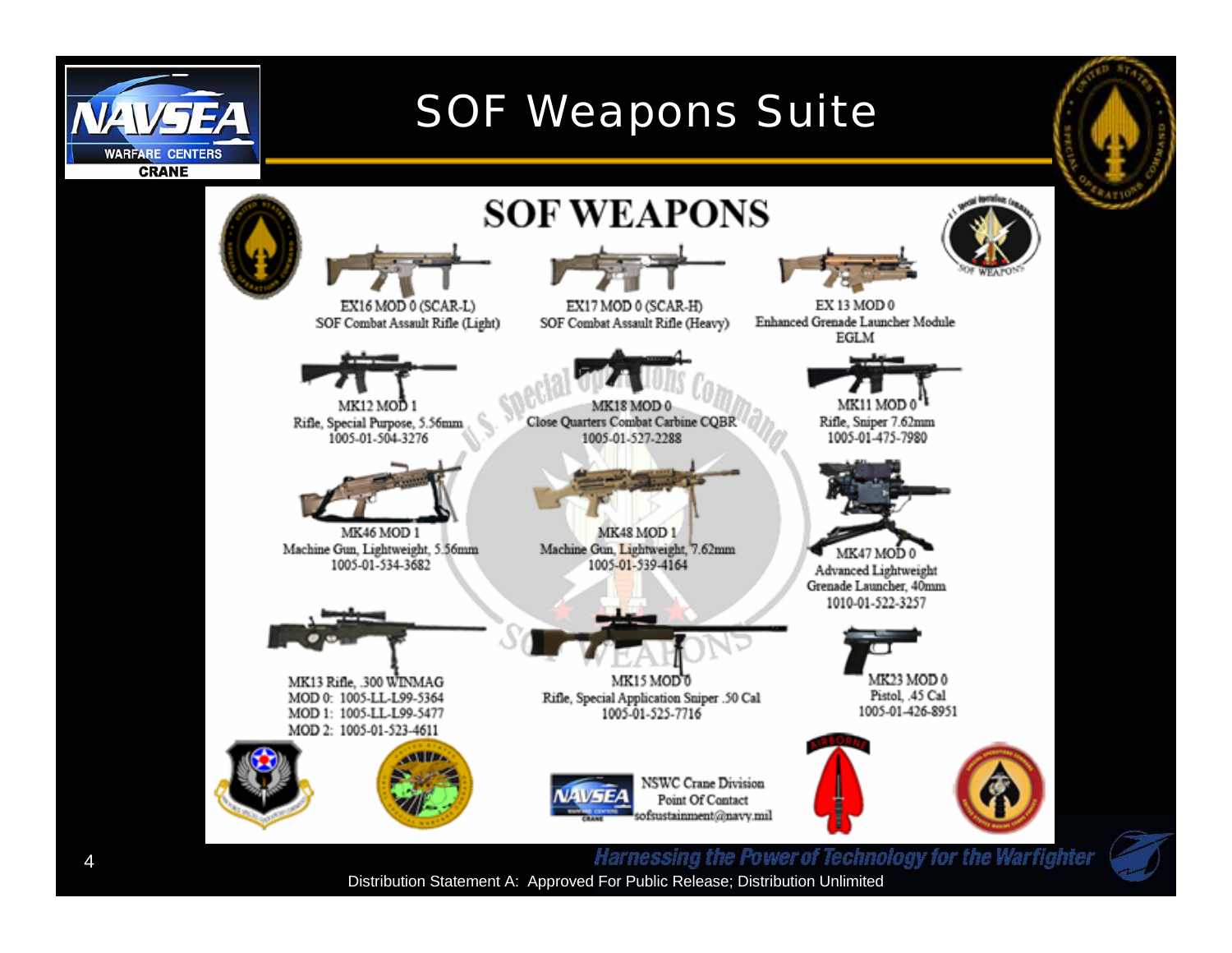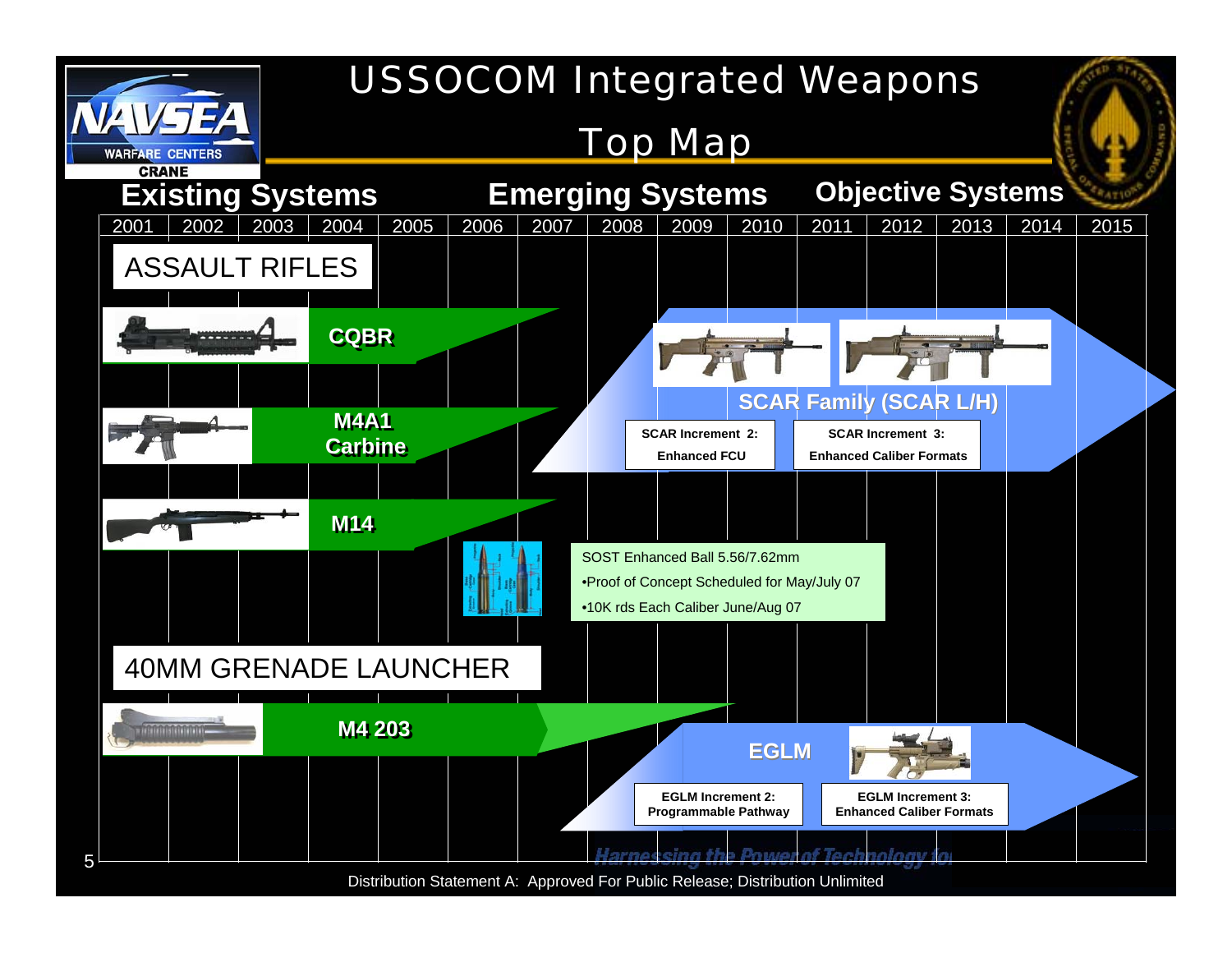

# Typical SOF Weapons Acquisition Approach



- **<del>●</del>** Early Market Research
	- Industry Conference
	- Requirement And Specification Refinement
- **Full And Competition**
- Commercial Off The Shelf (COTS) Products  $\bigcirc$
- **"Fly Before You Buy" Acquisition Approach** 
	- **Product Samples Are Part Of The Proposal**
	- **Go/No Go Criteria**
	- **User Assessment To Test/Evaluate The Product Samples Submitted**
	- Joint Source Selection Utilizing User Assessment Results, DT Data, Past Performance And Pricing
- **<sup>●</sup> Best Value**
- **■** Indefinite Delivery/Indefinite Quantity/FFP Contracts

**Harnessing the Power of Technology for the Warfighter** 

Distribution Statement A: Approved For Public Release; Distribution Unlimited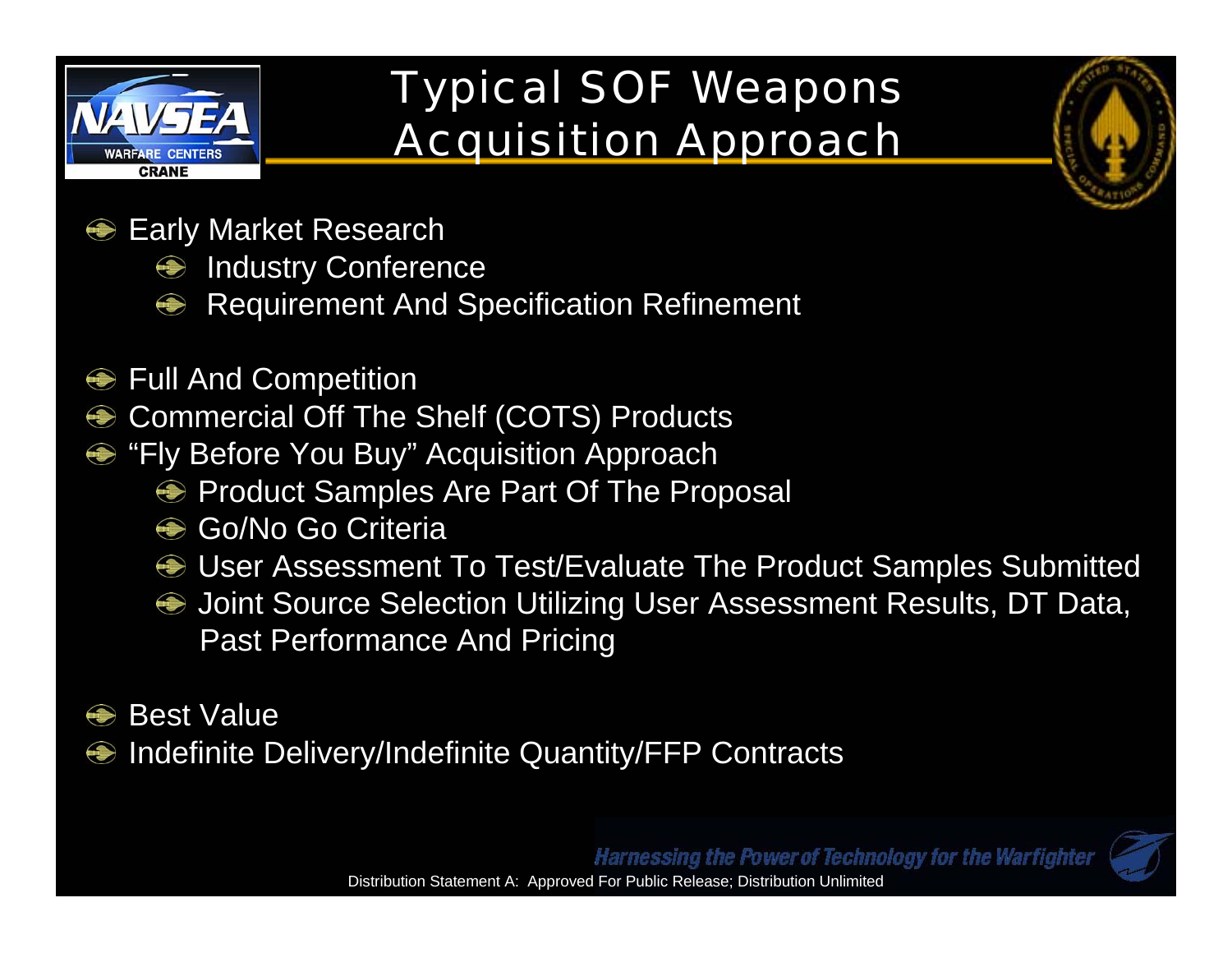

# Doing Business With PM SOF Weapons



#### All USG Synopsis:

- http://www.fedbizopps.gov/
- **<sup>●</sup> NSWC Crane:** 
	- Vendor
	- DoD
	- DON/Offices/NAVSEA/NSWC Crane/Class Code (10 And 13)



Other Defense Agencies **Offices** US Special Operations Command LocationsHQ Procurement Division MacDill AFB, FL

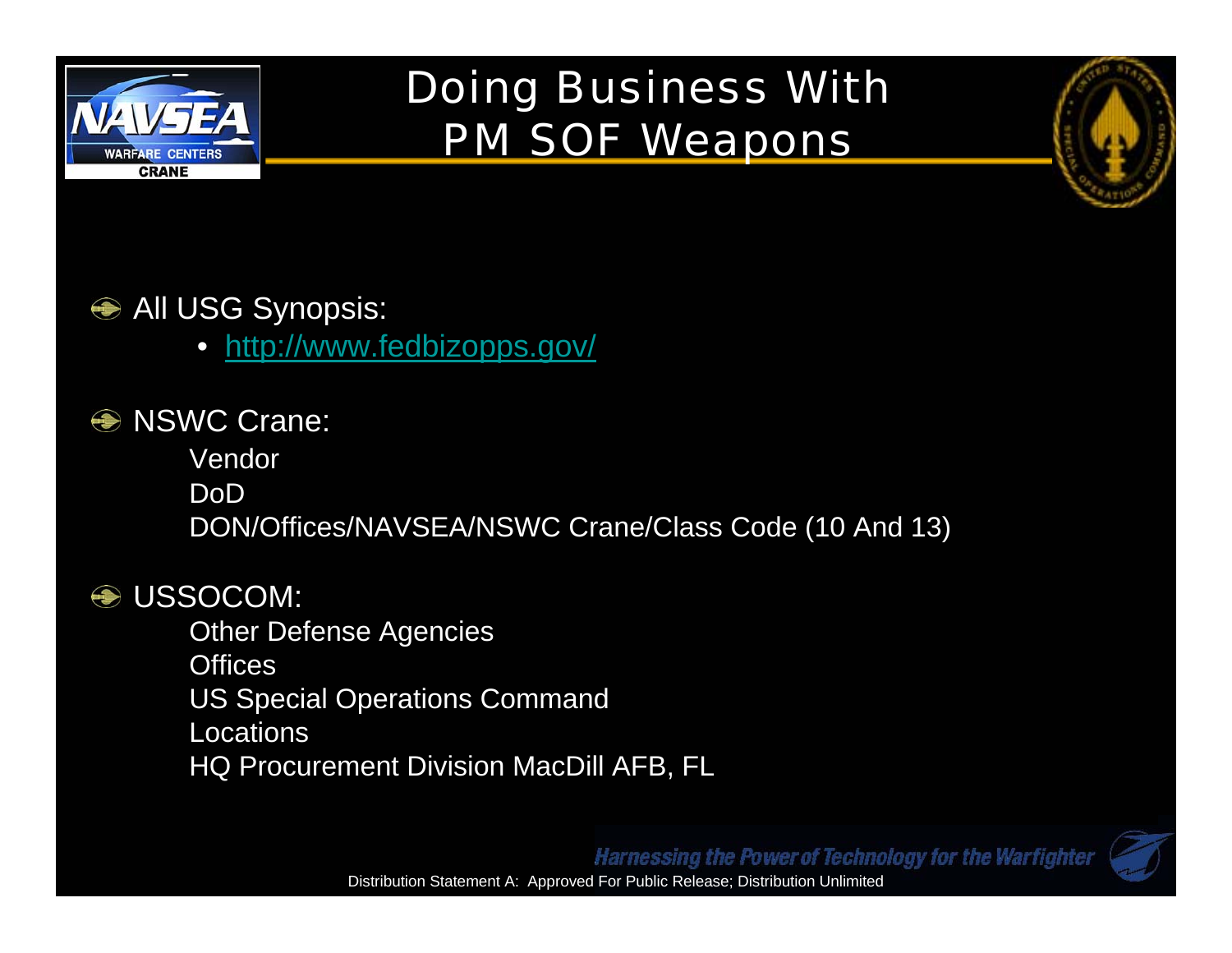



# Foreign Comparative Testing (FCT) Defense Acquisition Challenge (DAC)

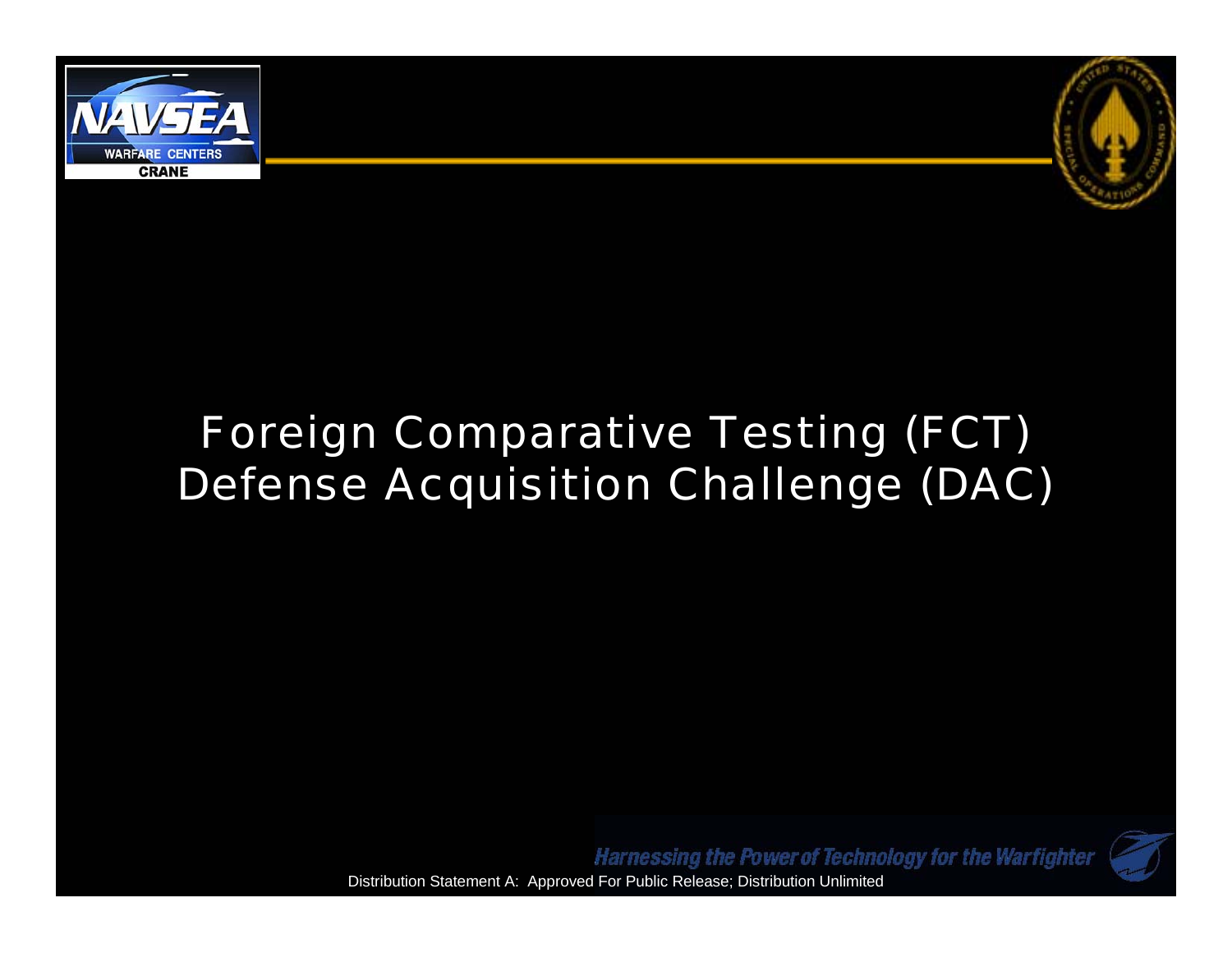

#### FCT/DAC Objectives



- The Programs' Objectives Are To Improve The U.S. Warfighter's Capabilities And Reduce Expenditures Through:
	- 1. Rapidly Fielding Quality Military Equipment
	- 2. Eliminating Unnecessary Duplication Of Research, Development, Test, And Evaluation
	- 3. Reducing Life Cycle Or Procurement Costs
	- 4. Enhancing Standardization And Interoperability
	- 5. Promoting Competition By Qualifying Alternative Sources
	- 6. Improving The U.S. Military Industrial Base

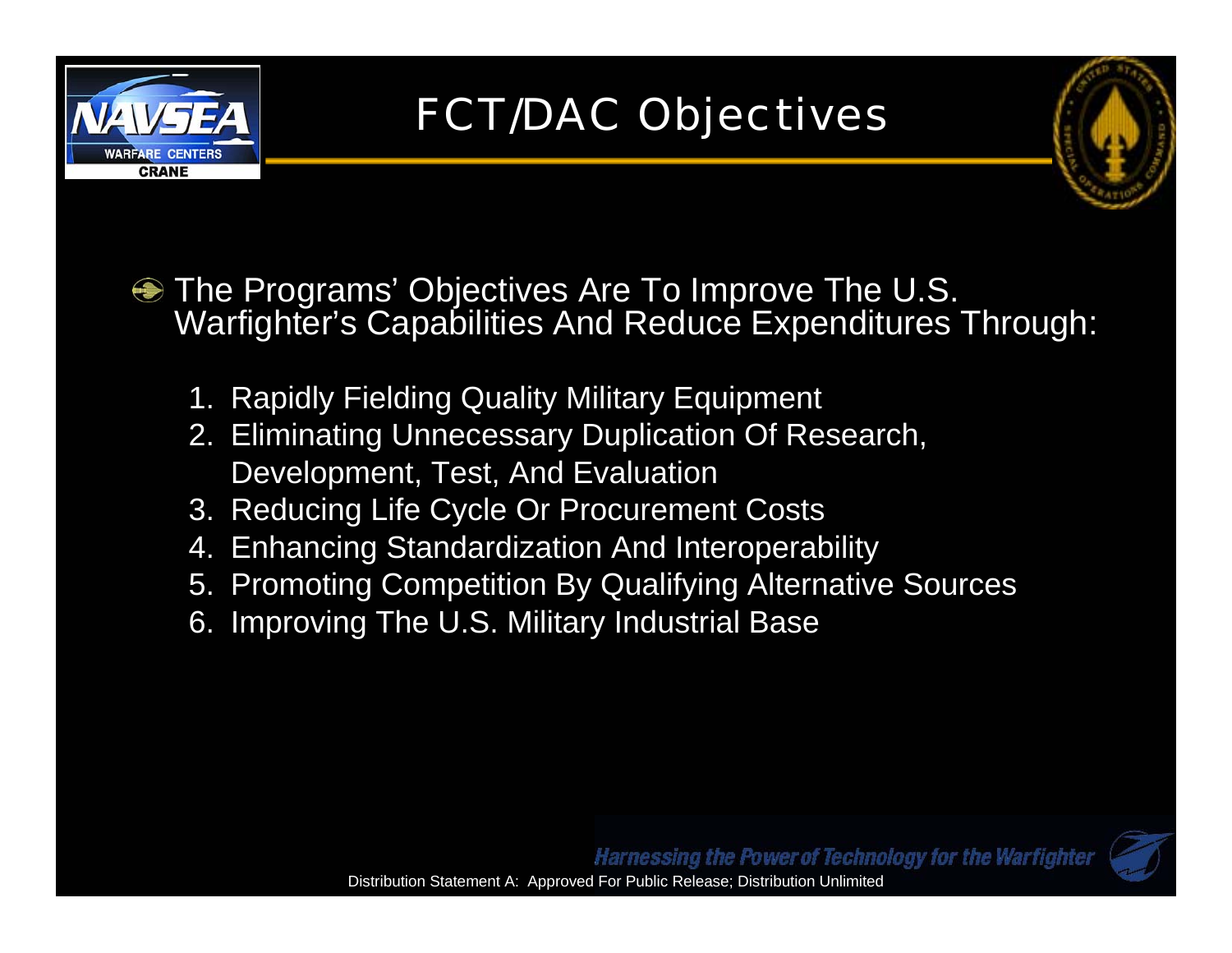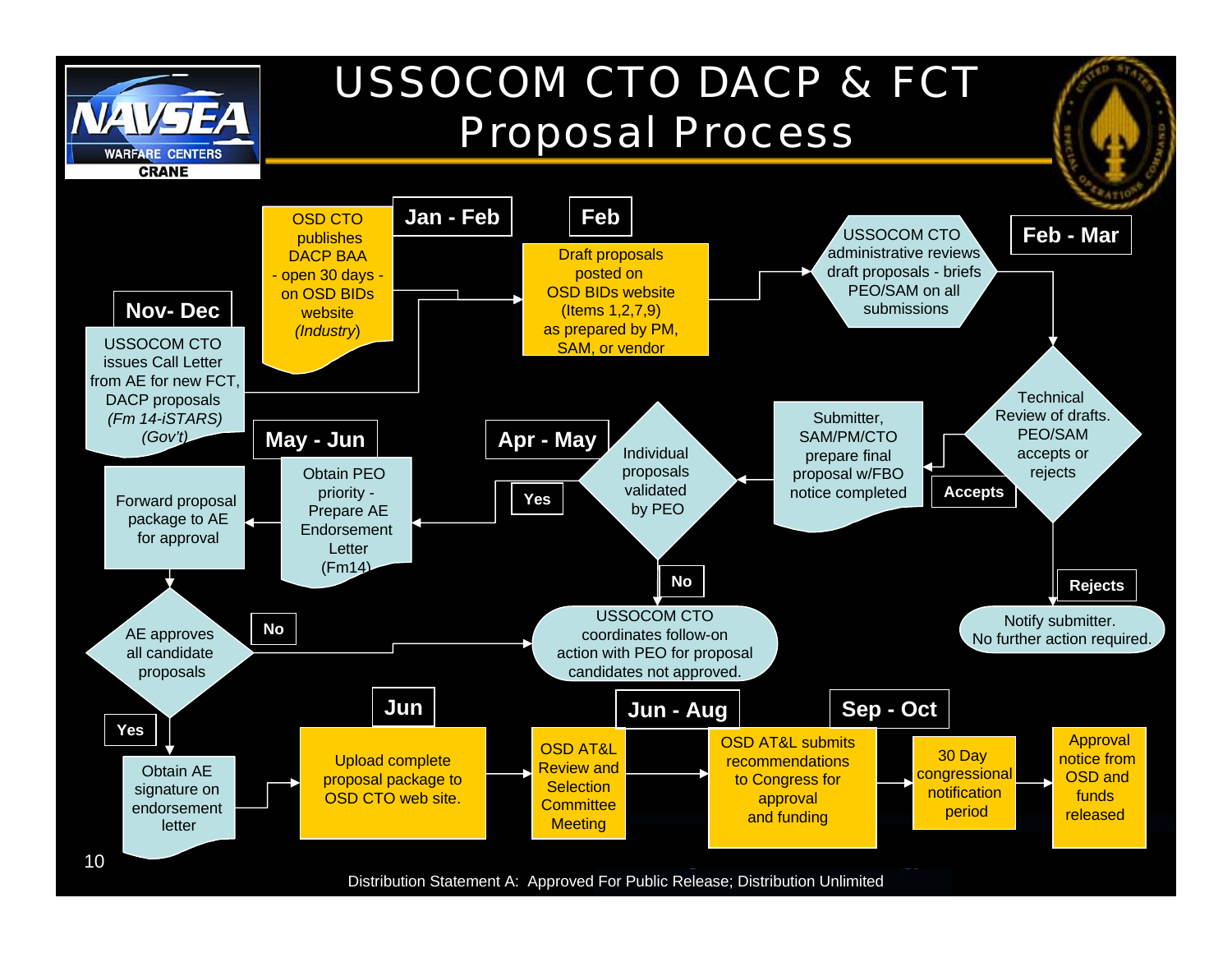

# FY07 Approved CTO Projects



- $\bigcirc$  Defense Acquisition Challenge
	- **Modular Composite Armor Kits (\$2.4M)**
	- Lithium Ion Battery For Seal Delivery Vehicle (\$1.8M)
	- Improved Radio Frequency Micro-Chip Assemblies (\$1.0M)
	- Crew Served Heavy Weapons Aiming Laser (\$.3M)

#### **● Foreign Comparative Testing**

- Hostile Forces Tagging, Tracking, & Locating (\$ .9M)
- Anti-Materiel Rifle (\$ .9M)
- MK47 Crew-Served Weapon Trainer (\$1.3M)
- **PSYOP Radio Broadcast Platform (\$1.4M)**
- Lightweight Deployable Universal Communications System (\$1.1M)

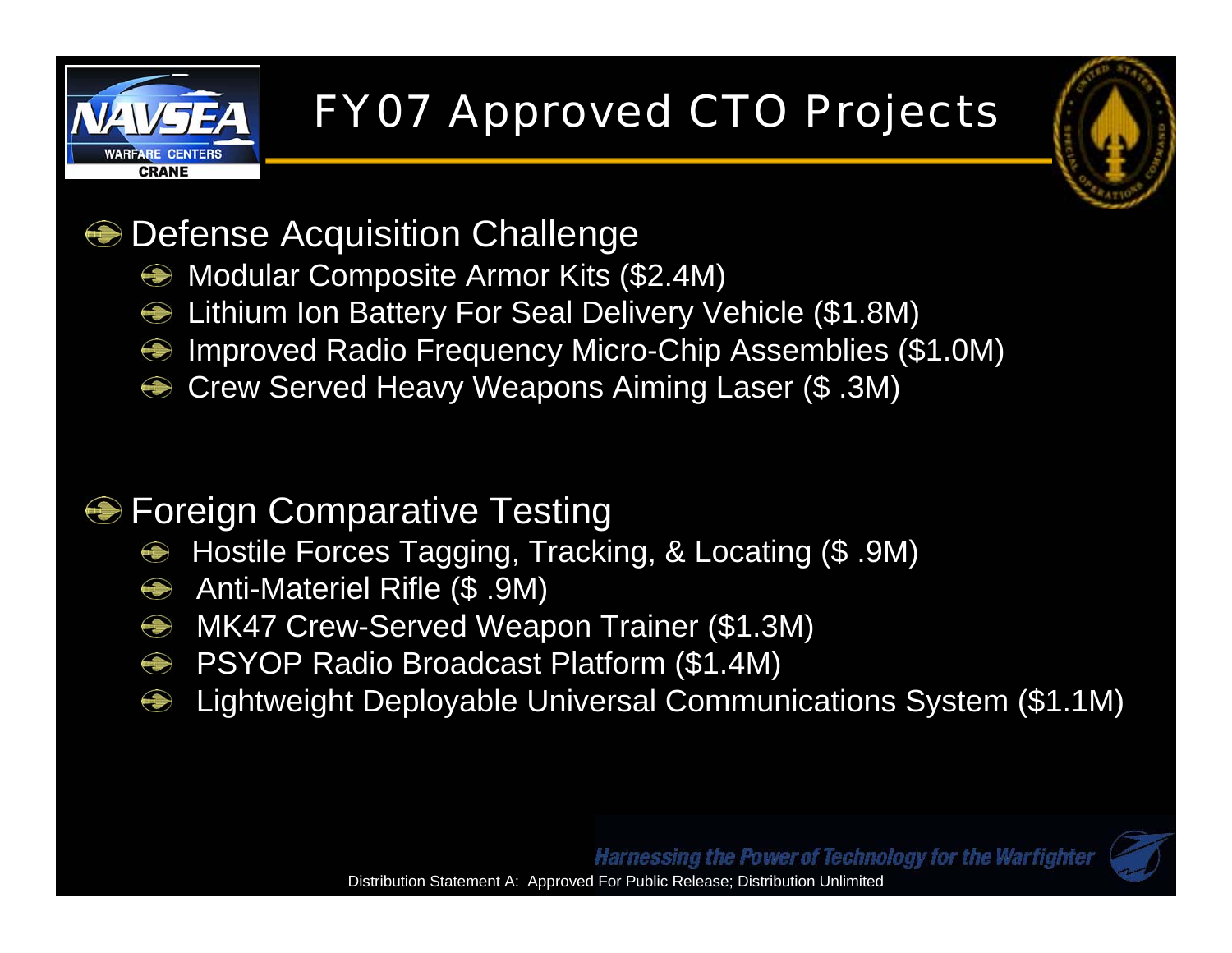

#### Who To Contact



**● Mr. Ron Schwartz, (813) 826-8985** Schwarr@socom.mil

**● Mr. Charlie Snellgrove, (813) 281-0560, X729** Charles.Snellgrove.Ctr@socom.mil

**● Mr. Jim Santalucia, (813) 281-0560 X511**  $\bigcirc$  James.Santalucia.Ctr@socom.mil

**Solution CTO Homepage: http://www.acq.osd.mil/cto** 

Proposal Submissions: https://cto.acqcenter.com/osd/portal.nsf

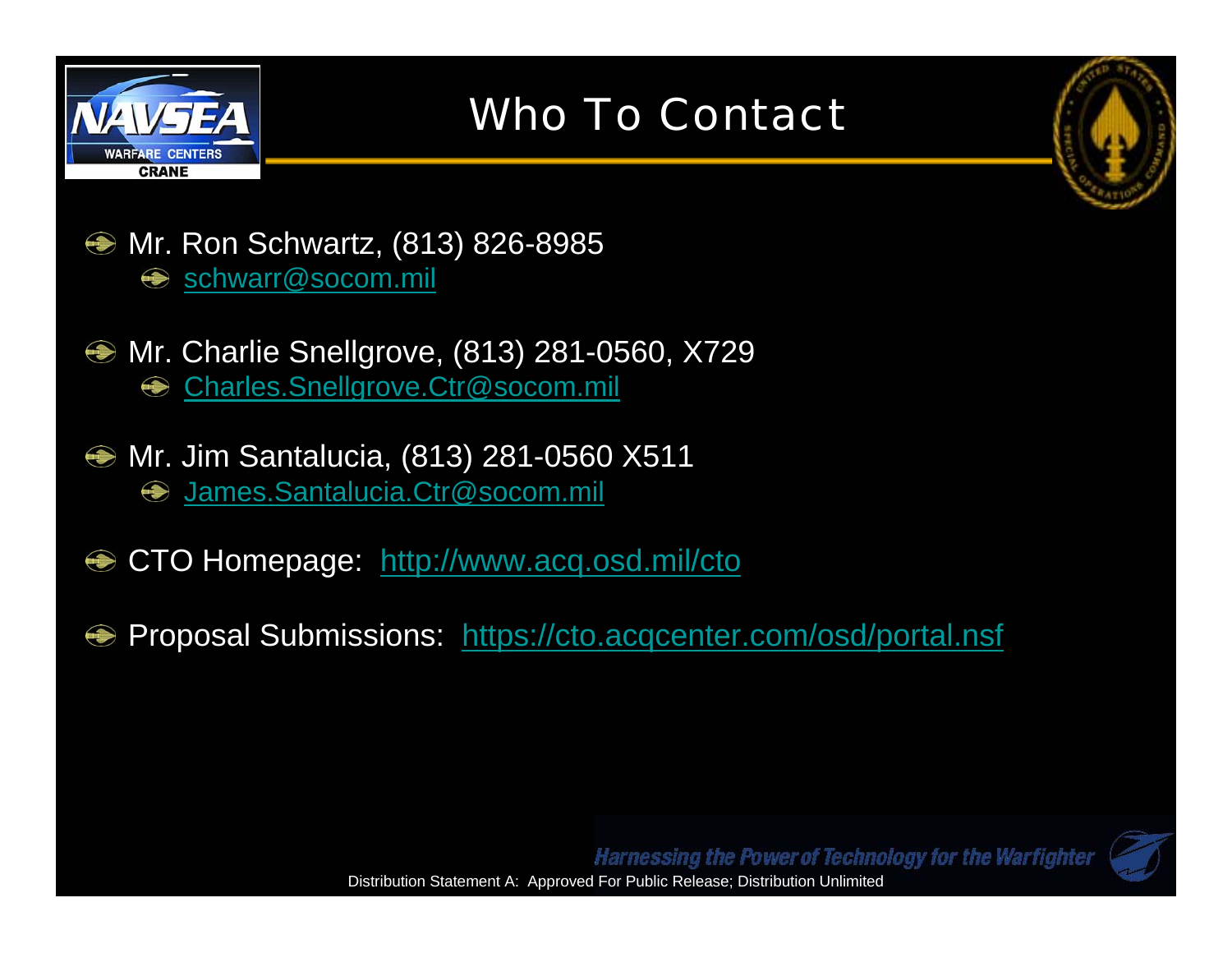



#### Special Operations Special Technology

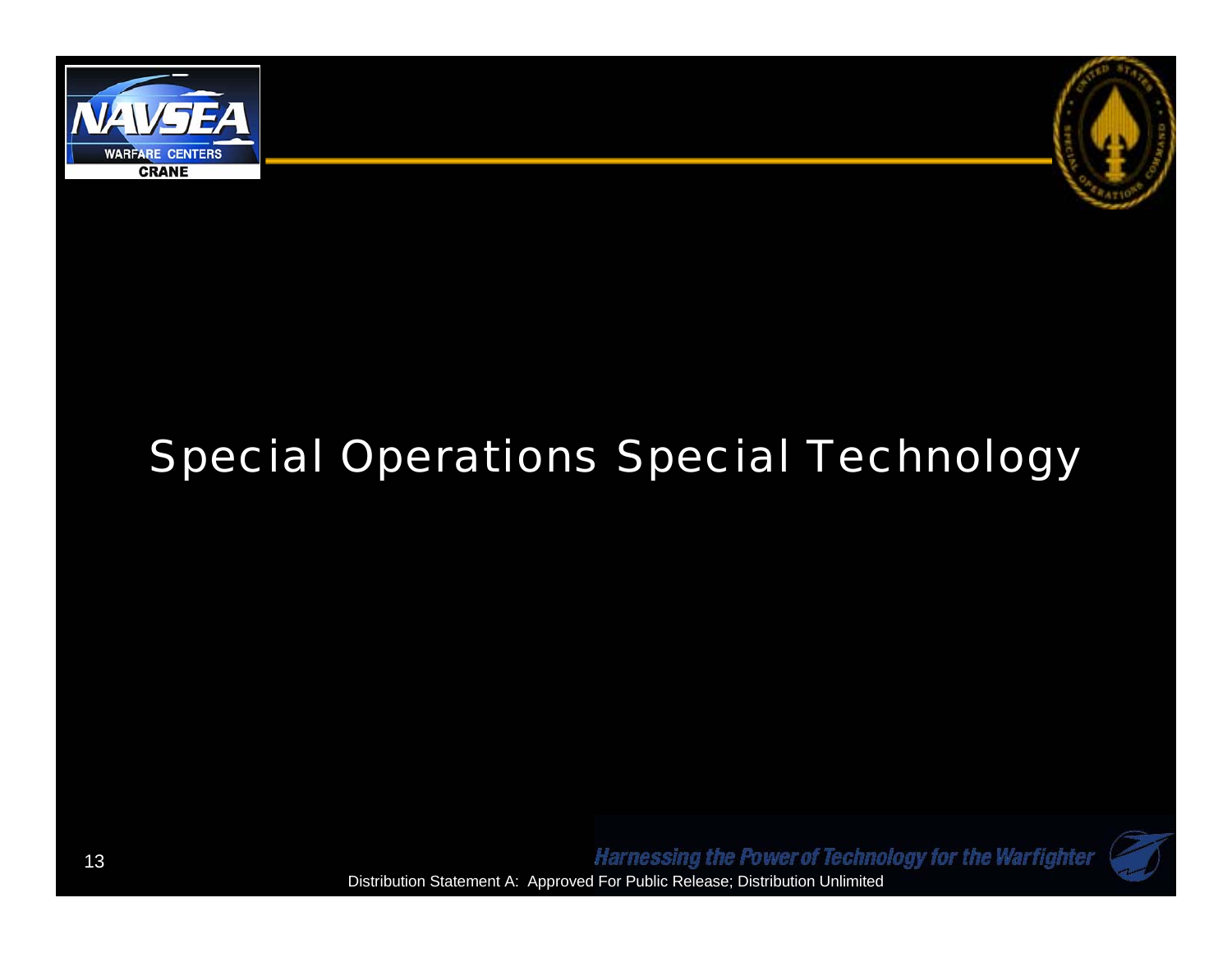

**● Organized Process By Which Current Capability Gaps And** Future Requirements Are Used To Focus The Technology Development And Materiel Acquisition Efforts



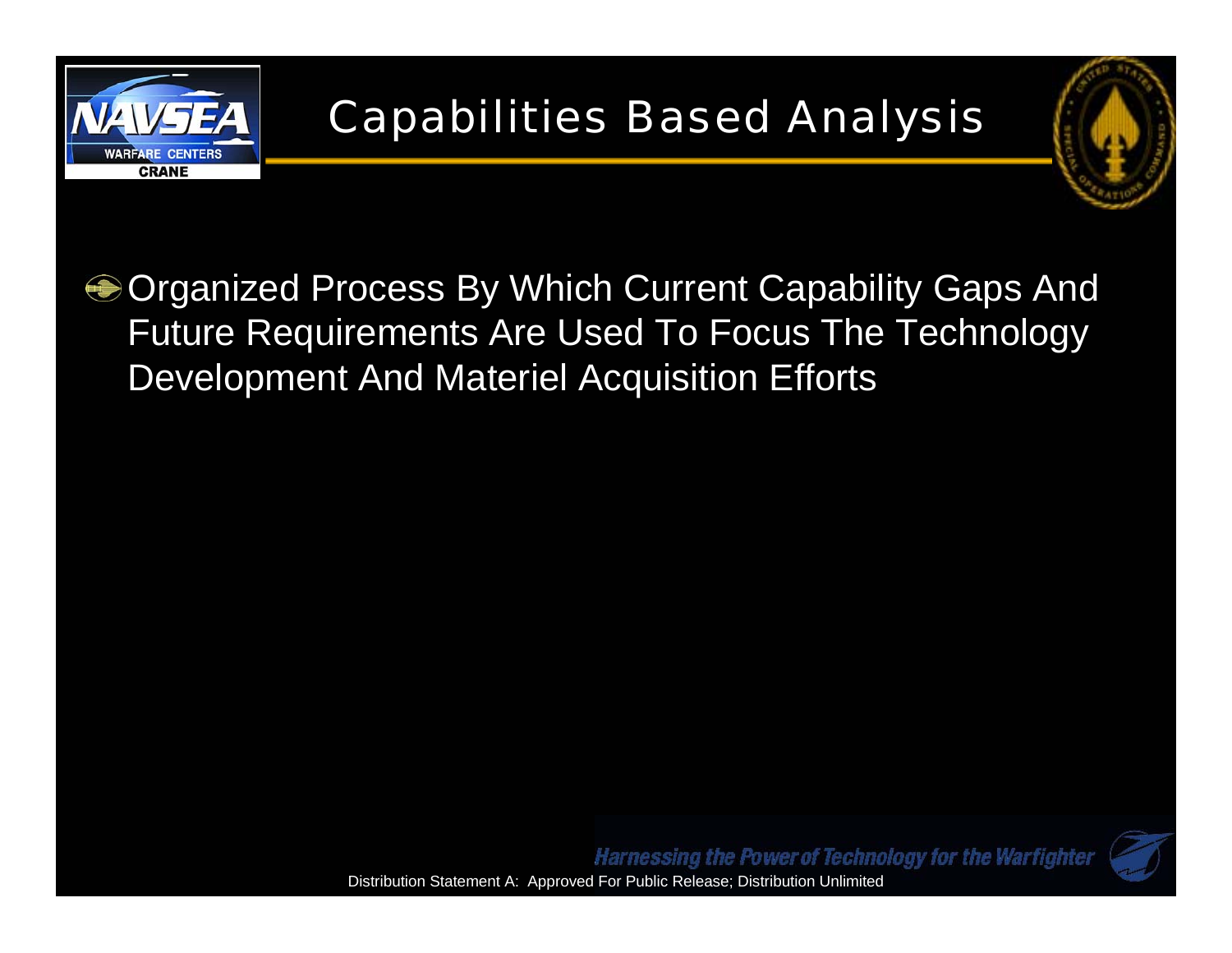

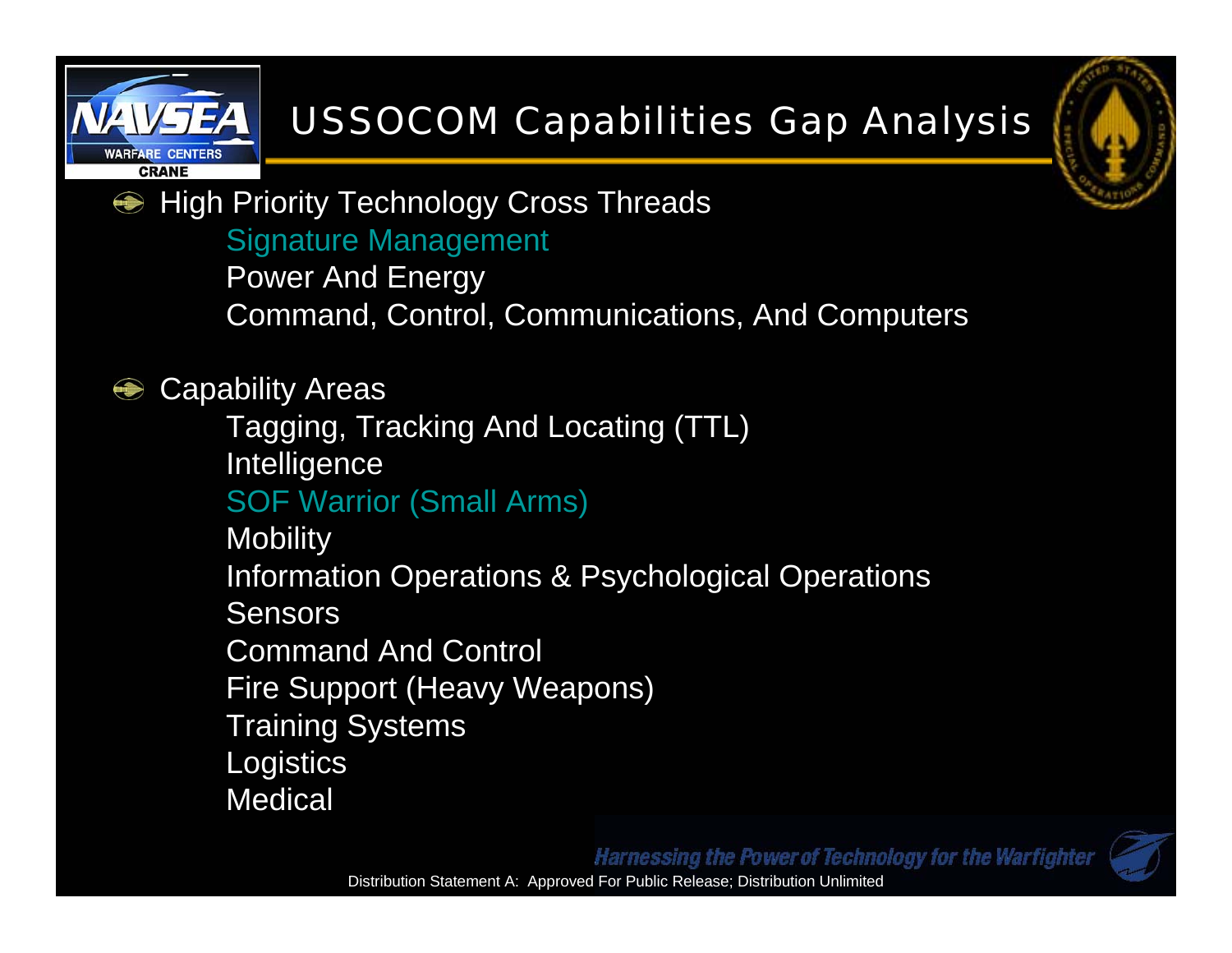

#### USSOCOM Technologies Of Interest



- **New And Combined Weapon Accessory Capabilities**
- **Miniaturized / Power-Efficient Gun Lights**
- $\bigcirc$  Militarized Green-Light Lasers
- Miniaturized Sound, Flash, And Signature Suppression
- **Miniature Red-Dot Sights**
- **Sights With Integral Or Modular Range Finding/Ballistic Solutions**
- **New Image Intensification, Thermal, And Sensor Fusion Clip-on Sights**
- **<sup>●</sup> Grenade Launcher Sights**
- Crew-Served Weapons Accessories, Mounts, And Armor Shields  $\bigcirc$
- **■** Militarized Video Flat-Panel Displays

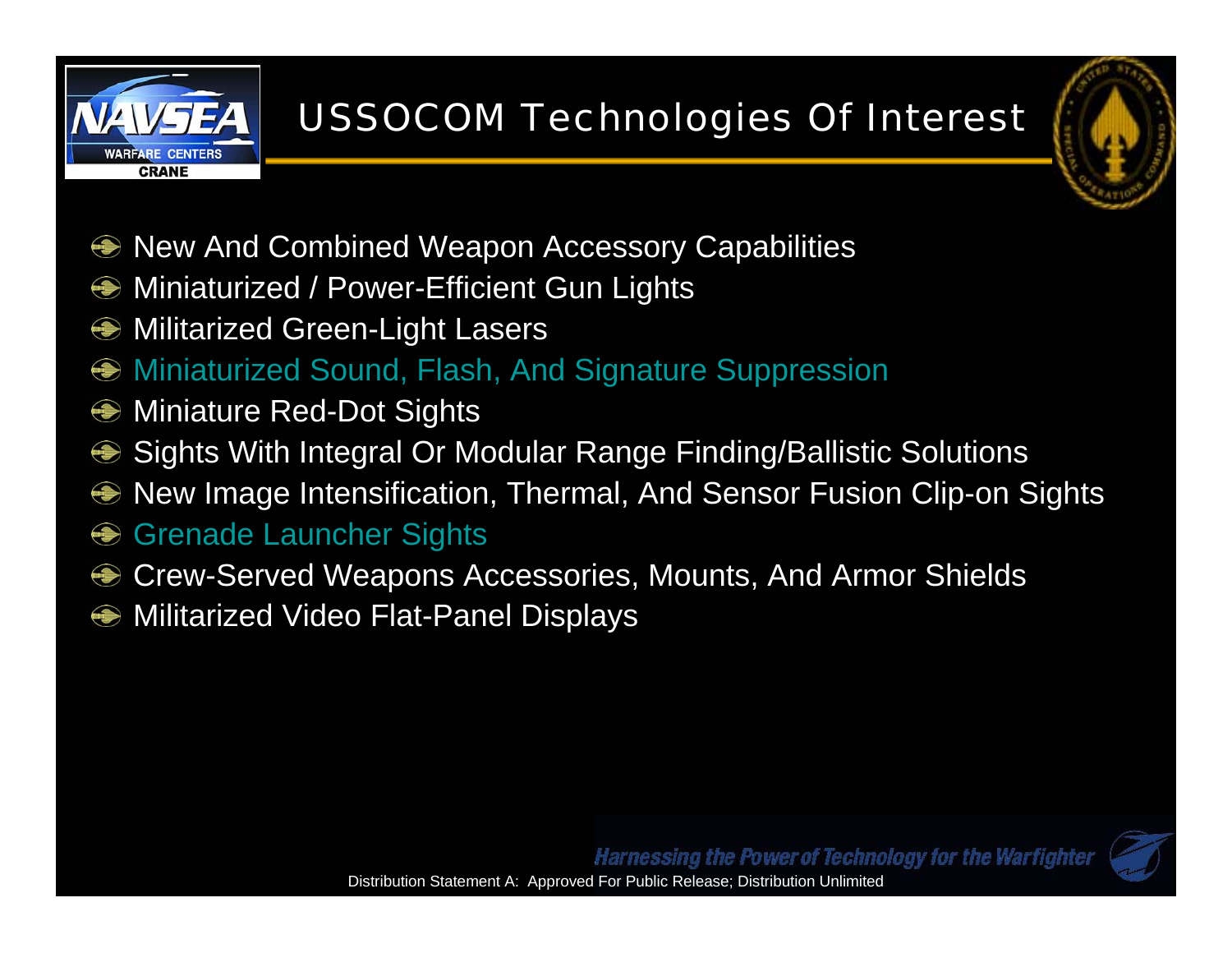

#### How To Get Funding To Develop The **Technology**



- **USSOCOM Focus Is On Near Term Support To Warfighters So Most** Programs Are Off The Shelf Or Near Off The Shelf And Very Few Are Funded From Technology Development.
- **Source Selection Is By Standard Fair And Open Competition. Be Alert** For Announcements And Be Responsive In Your Proposals.
- Small Businesses Seeking Technology Development Funding Can Participate In The Small Business Innovative Research Program (SBIR)
- For More Information, Contact:  $\bigcirc$ 
	- David Saren (813) 826-9363  $\bigcirc$ sarend@socom.mil

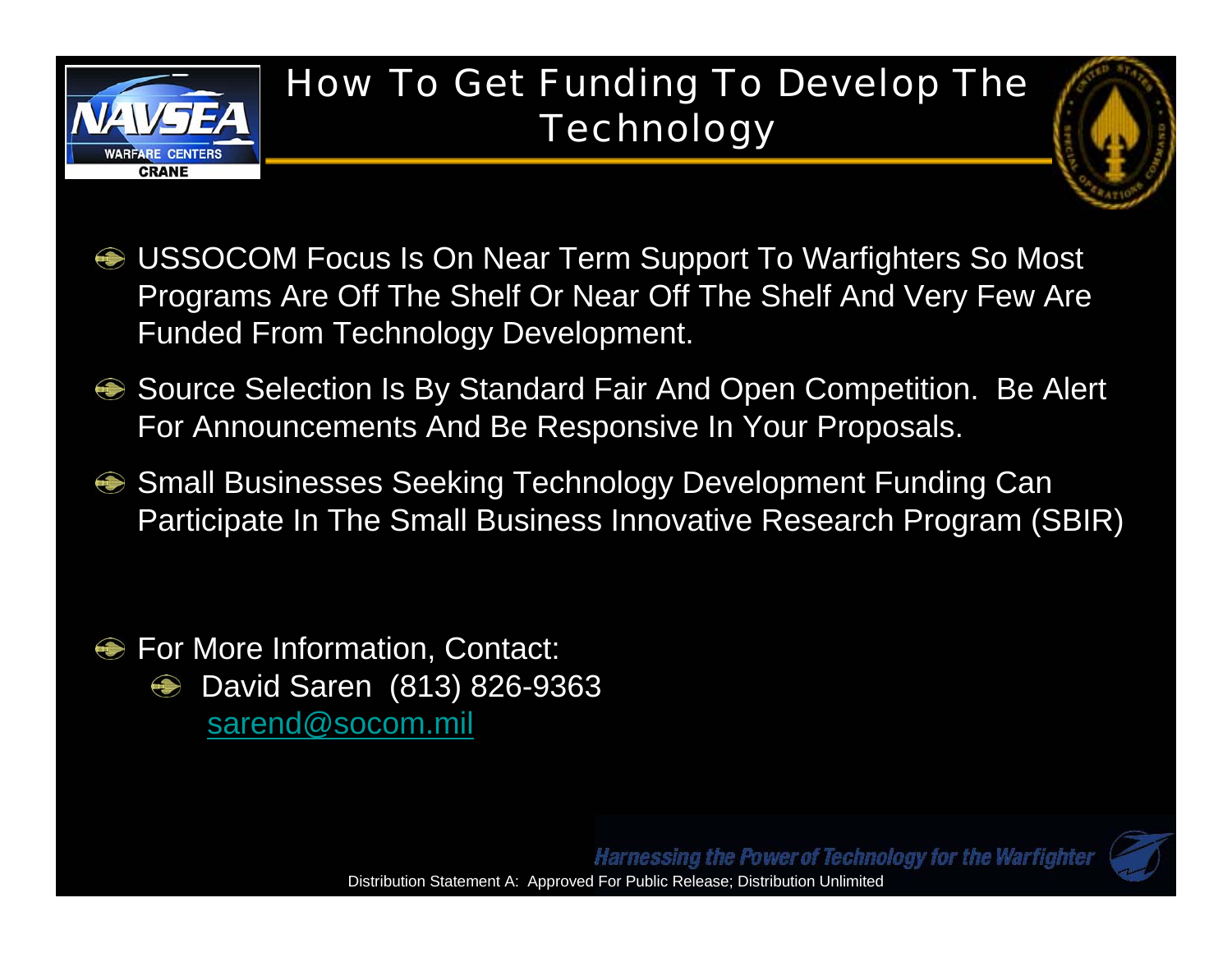



#### Small Business Innovation Research (SBIR)

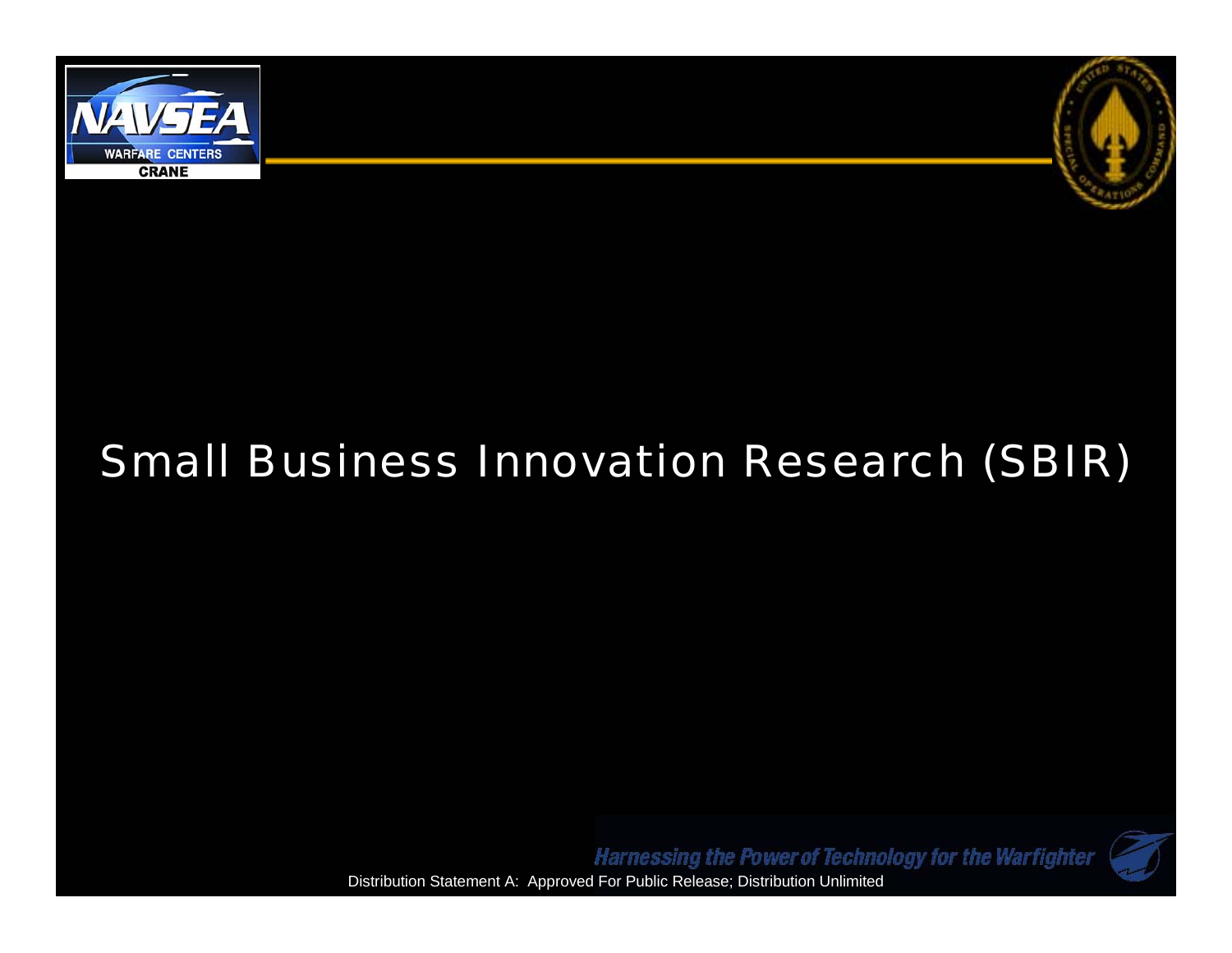

#### **SBIR Objectives**



- **Stimulate Technological Innovation**
- Use Small Business To Meet Federal R&D Needs
- **Foster And Encourage Participation By Minorities,** Disadvantaged Persons, And Women In Technological Innovation
- Increase Private-Sector Commercialization Innovations Derived From Federal R&D

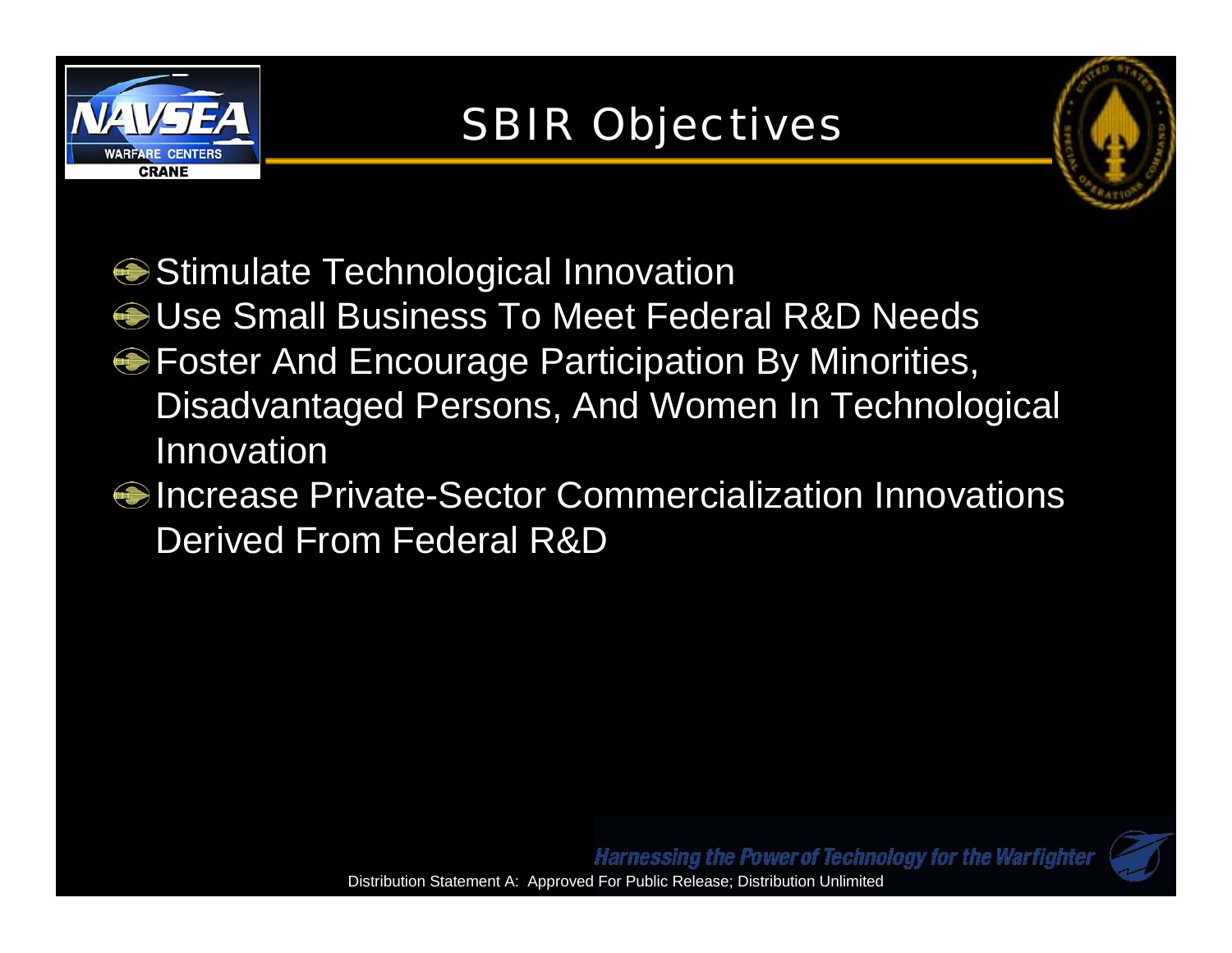

#### USSOCOM SBIR Process



**● Topic Call / Topic Selection (Component R&D And** Acquisition Managers) **Acquisition Program Executive Officer Approval DDR&E Approval** All Questions Go Through SITIS **<del>●</del>** Electronic Proposal Submittal Technical Evaluation **● Contract Award And Oversight** 

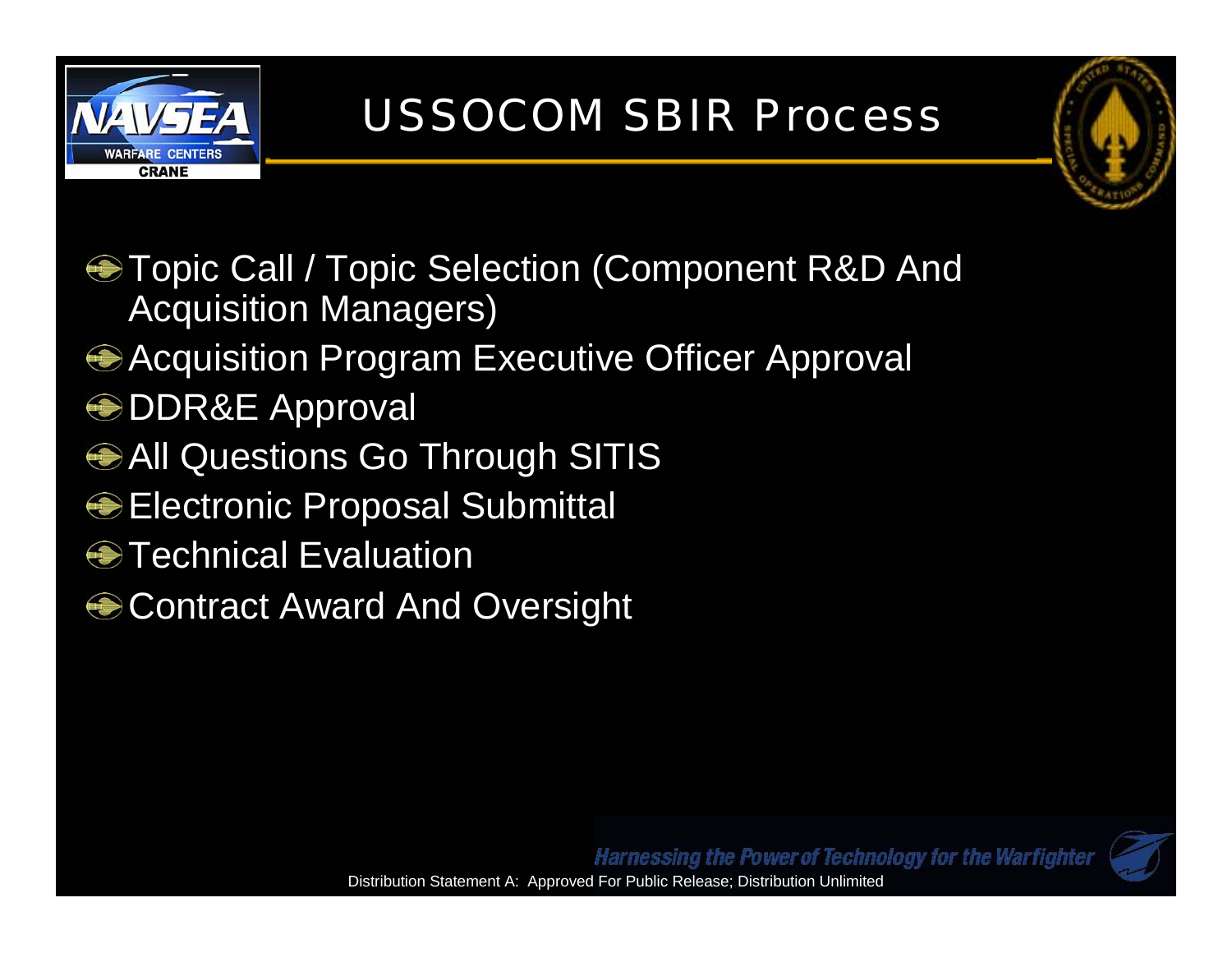

# **SBIR Funding Process**



**● Budget \$1M Per Topic** 

- **Solution Phase I Awards** 
	- **Feasibility Studies (6-9 Months In Duration)**
	- **Multiple Contract Awards (<\$70K With A <\$30K Option)**

**A** Phase II Award

- **Principal R&D Effort That Produces A Well Defined Product Or** Process (Approximately 2 Years)
- Non-Competitive Contract Award(s) To Successful Phase I Offerors (<\$750K)
- Assist Firms With Transition From Phase II To Phase III **Highest Transition Rate In DOD**

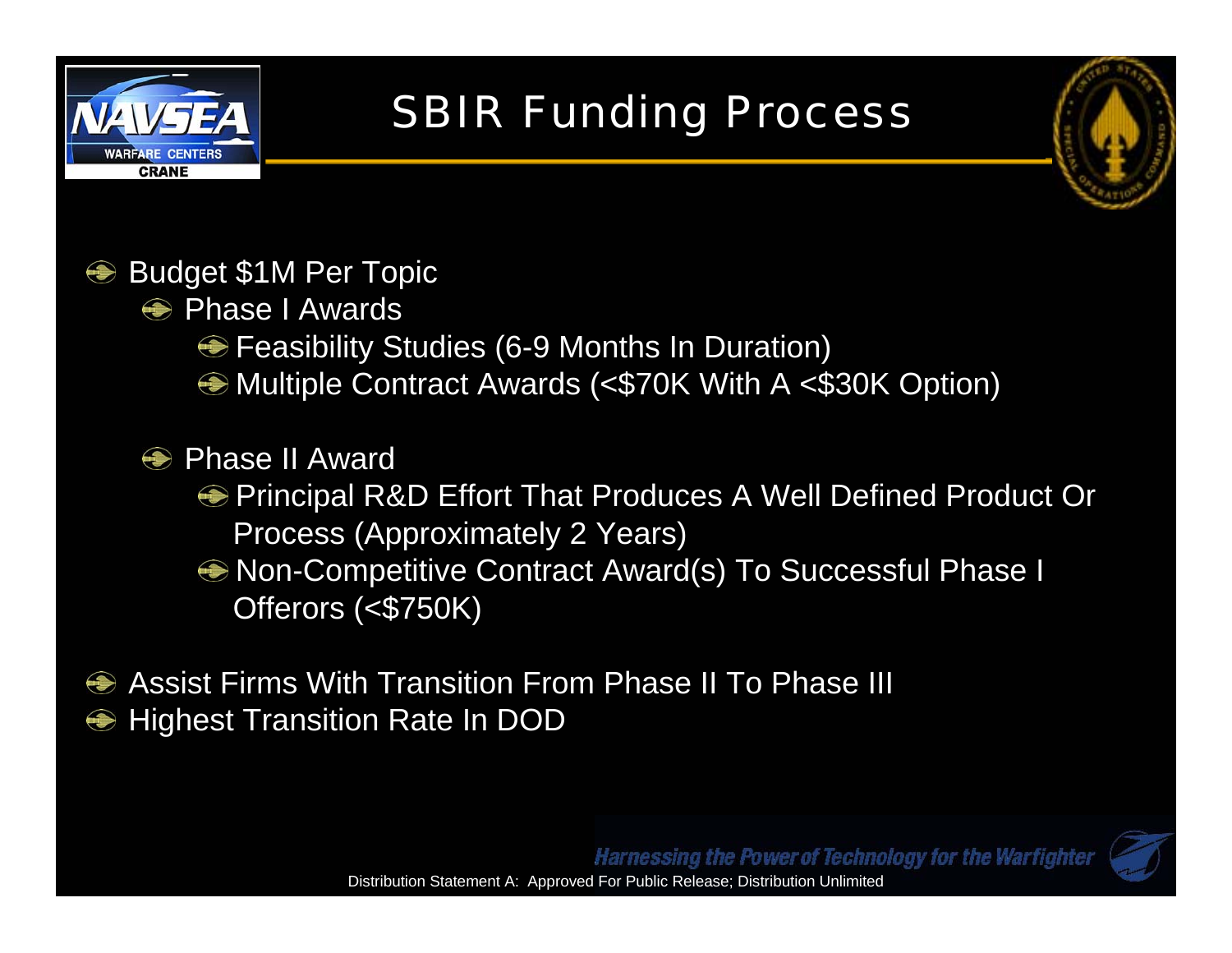

#### 2008.1 SBIR Solicitation



USSOCOM R&D Topics Release Date: 6 Nov 2007 \*

#### **<sup>●</sup>Open Solicitations:**

- 6 Dec 2007: Beginning Date For Accepting Proposals \***<sup>●</sup>10 Jan 2008: Close-Out Date For Submission Of** Proposals \*
	- \*Dates May Be Subject To Change

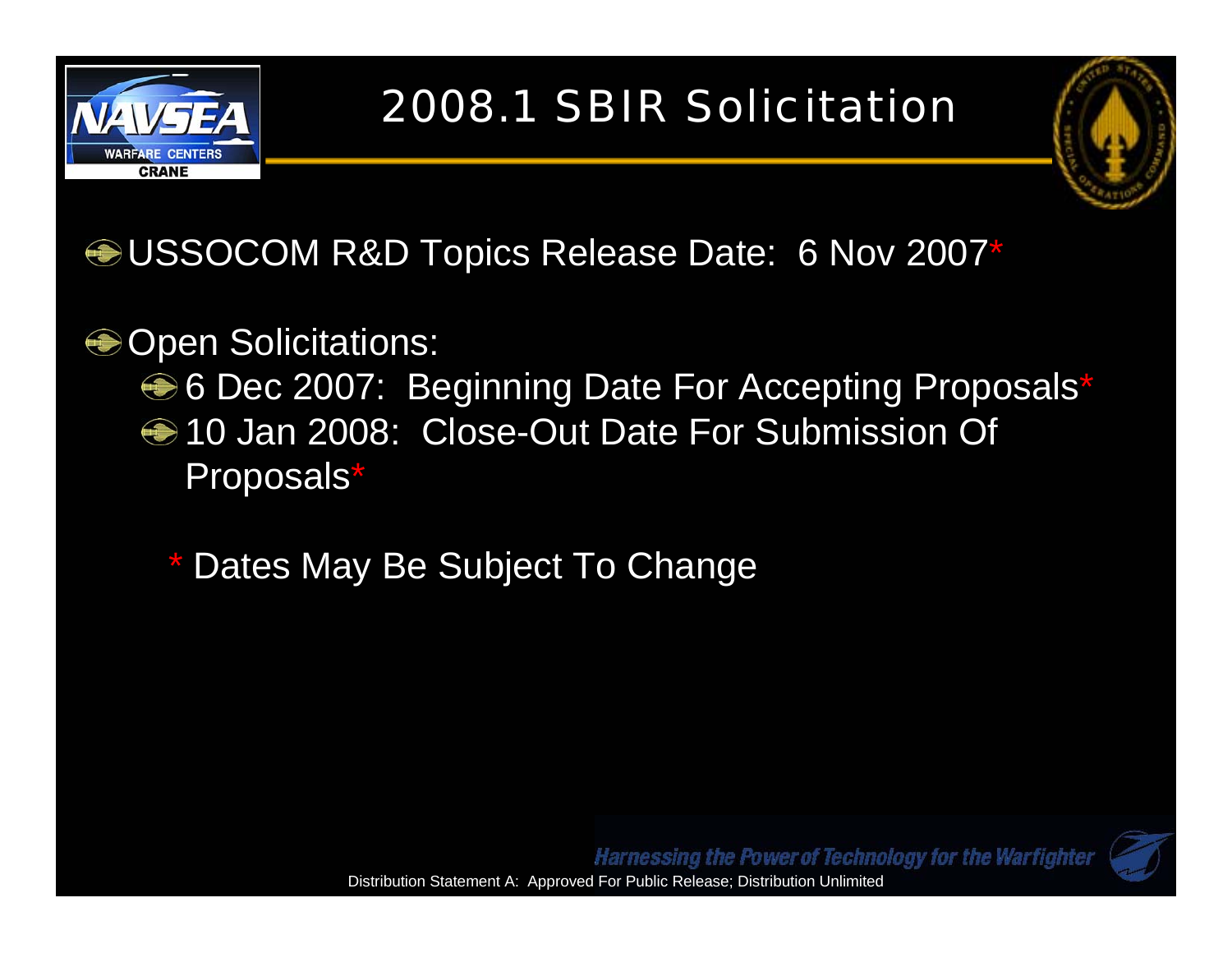# DoDWeb-Based Proposal Submission





Enter the First Few Letters of your Firm Name

**WARFARE CENTERS CRANE** 

> All PHASE I & II Proposals Must Be Submitted Electronically Via Web Site

*http://www.dodsbir.net*





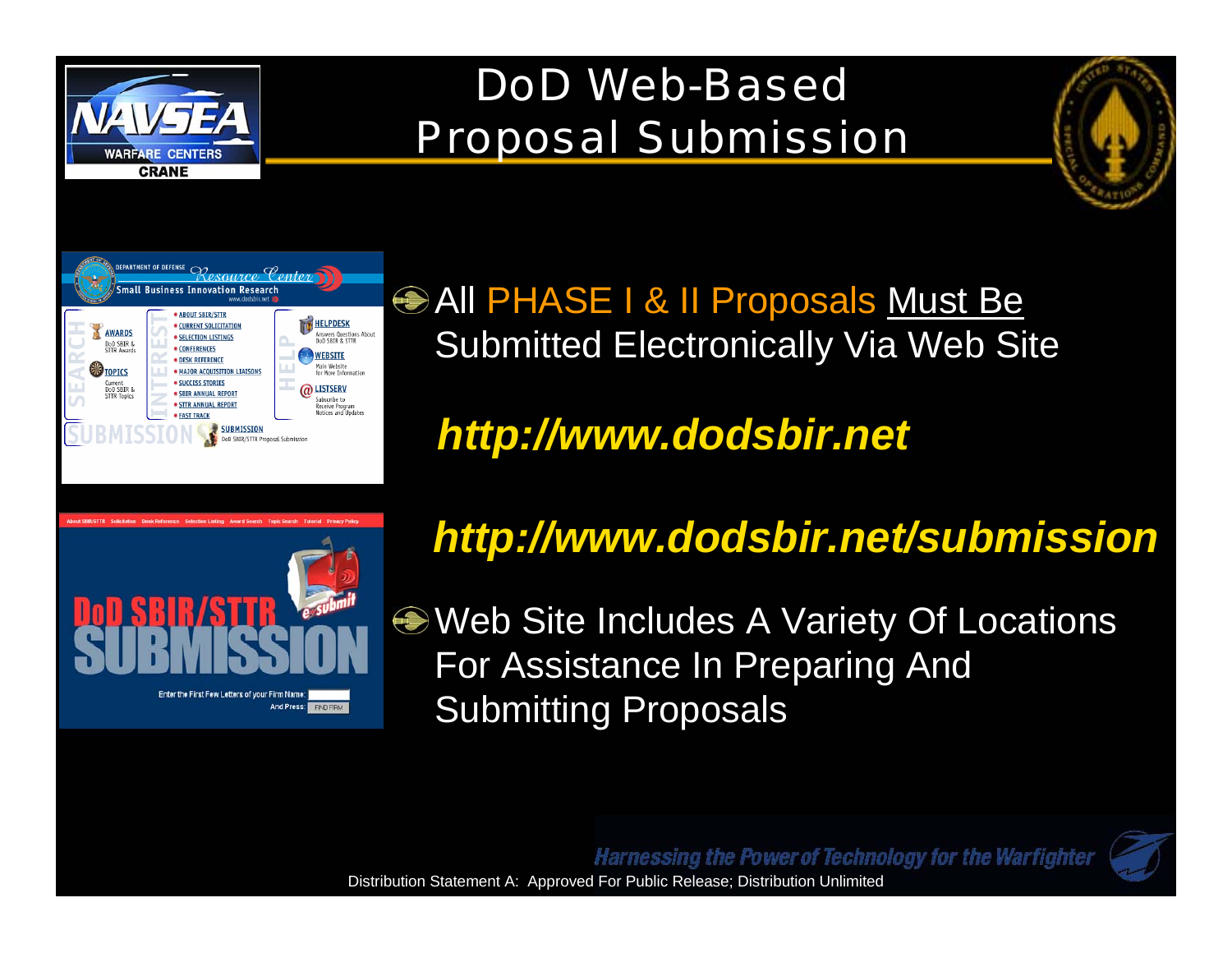

# Contact Information





NSWC CRANEACQUISITION DIVISION

**Naval Surface Warfare Center, Crane Division**

**Privacy Policy** *Crane NSWC Home* **SBIR Program Manager** 

Shawn Martin

*shawn.martin@socom.mil http://www.acq.osd.mil/osbp/sbir*

**Deputy Director,** Small Business Programs Karen Pera

*karen.pera@socom.mil*

*http://soal.socom.mil*

**● SBIR Program Coordinator, NSWC Crane** Mary Motyka mary.motyka@navy.mil

*http://www.crane.navy.mil/acquisition/smbussbr.htm*

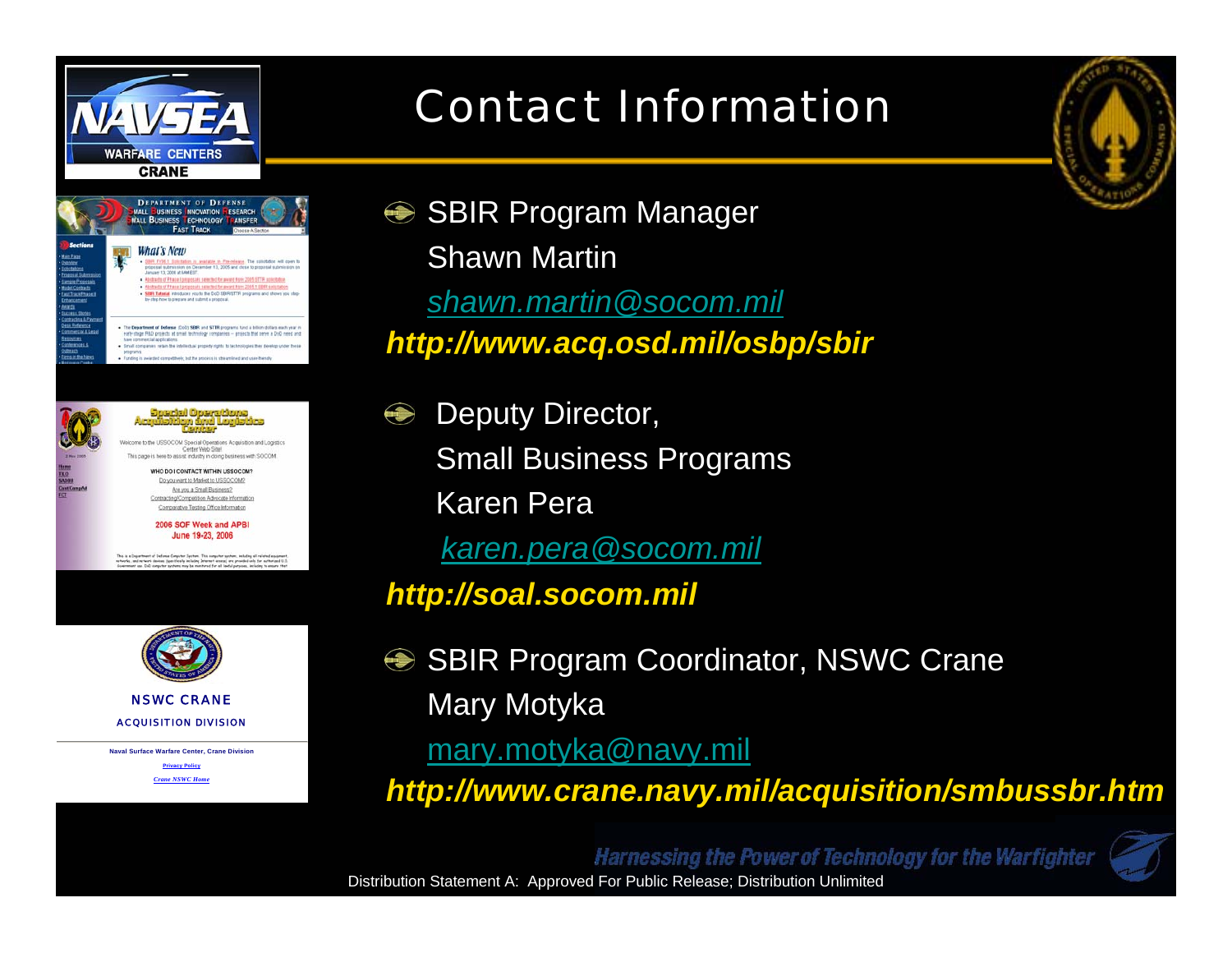

#### "You Have A New Idea"



- **You Have Invented A New Paradigm Shifting,** Overmatching, Revolutionary, Transformational Capability That Weighs Nothing, Costs Nothing, And Never Breaks.
- **Contact The USSOCOM Technical Industrial Liaison** Office For An Appointment To Brief Our Technology, Requirements, And Acquisition Team.

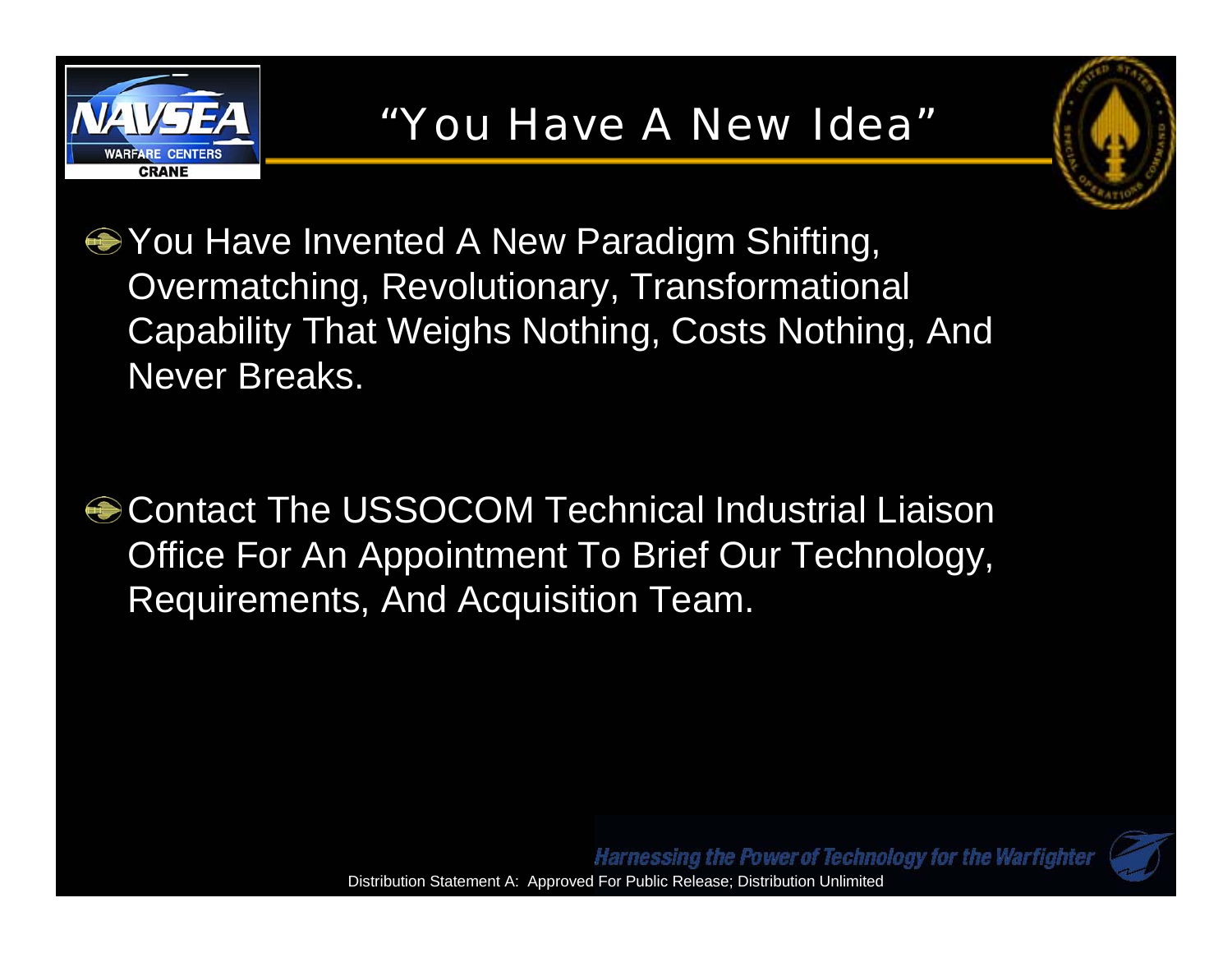

# Who & What Is A TILO



#### **(U) Technical Industrial Liaison Officer**

- Mr. David J. Johnson Is The Initial And Primary POC For All Wishing To Do Business With USSOCOM
- **Single Entry And Exit Point**
- Arranges And Attends All Meetings With GO/FO/SES Level Officials
- **← Contact Information** 
	- (813) 828-9482
	- tilo@socom.mil
	- Fax: (813) 828-9488
- (U) Staffs Information Across USSOCOM
	- **<sup>●</sup>** White Papers
	- **← Company Information**
- (U) Responds Back To Industry On Meetings And Opportunities
- **→ (U) Interfaces With Industry** 
	- **Identify A USSOCOM Sponsor**
	- **Schedule Briefings With The Sponsor**

**Harnessing the Power of Technology for the Warfighter** 

Distribution Statement A: Approved For Public Release; Distribution Unlimited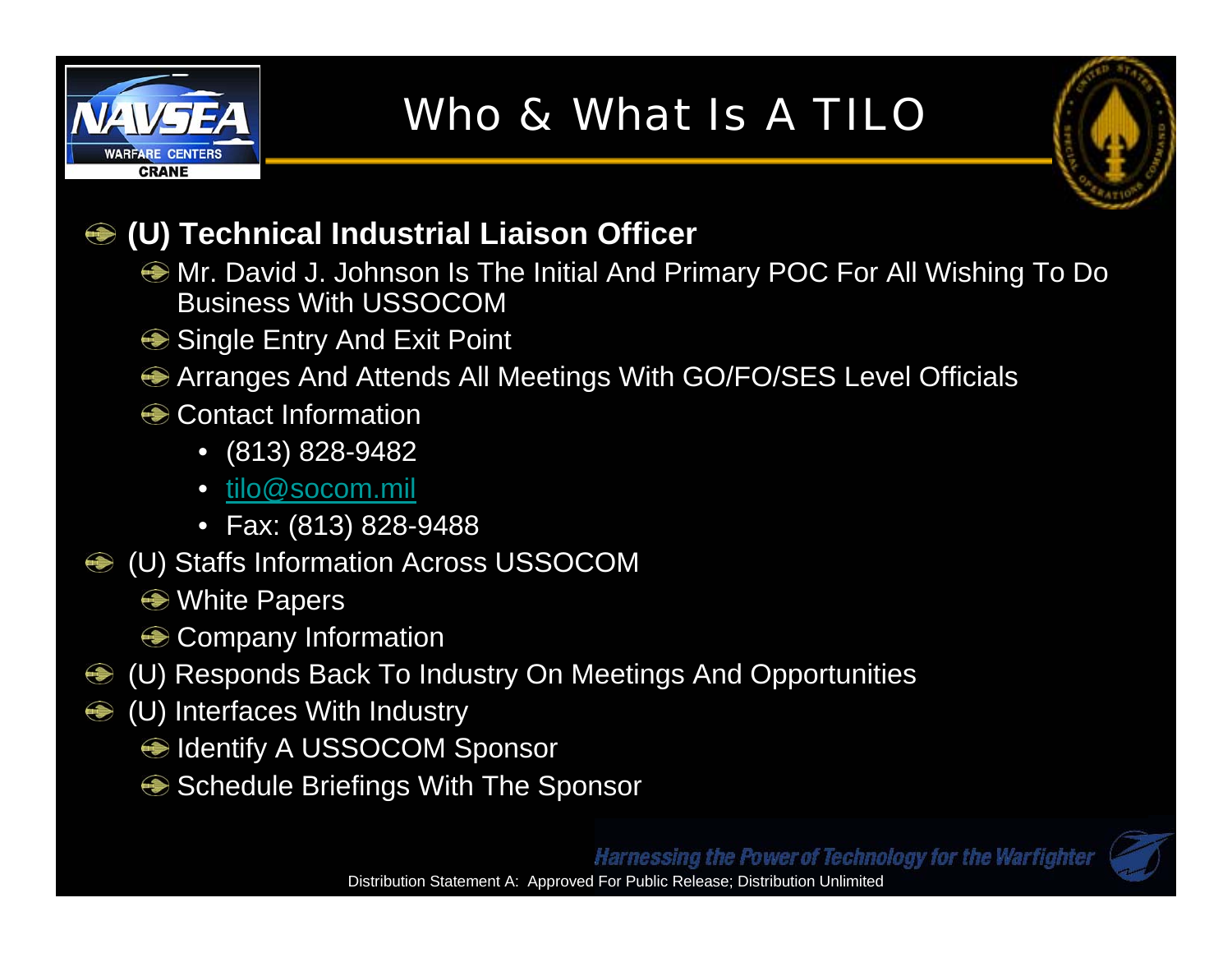

#### What We Need



#### **→ (U) You Provide**

- **<del>●</del>Firm / Address / Phone / Email**
- **Product/Service Description**
- **Propose Dates Of Availability**
- **Classified Or Unclassified Brief**
- Who You Recommend For Target Audience
- **<sup>●</sup>What Type Of Support Needed** 
	- **Audio/Visual**
	- **Computer And Software**

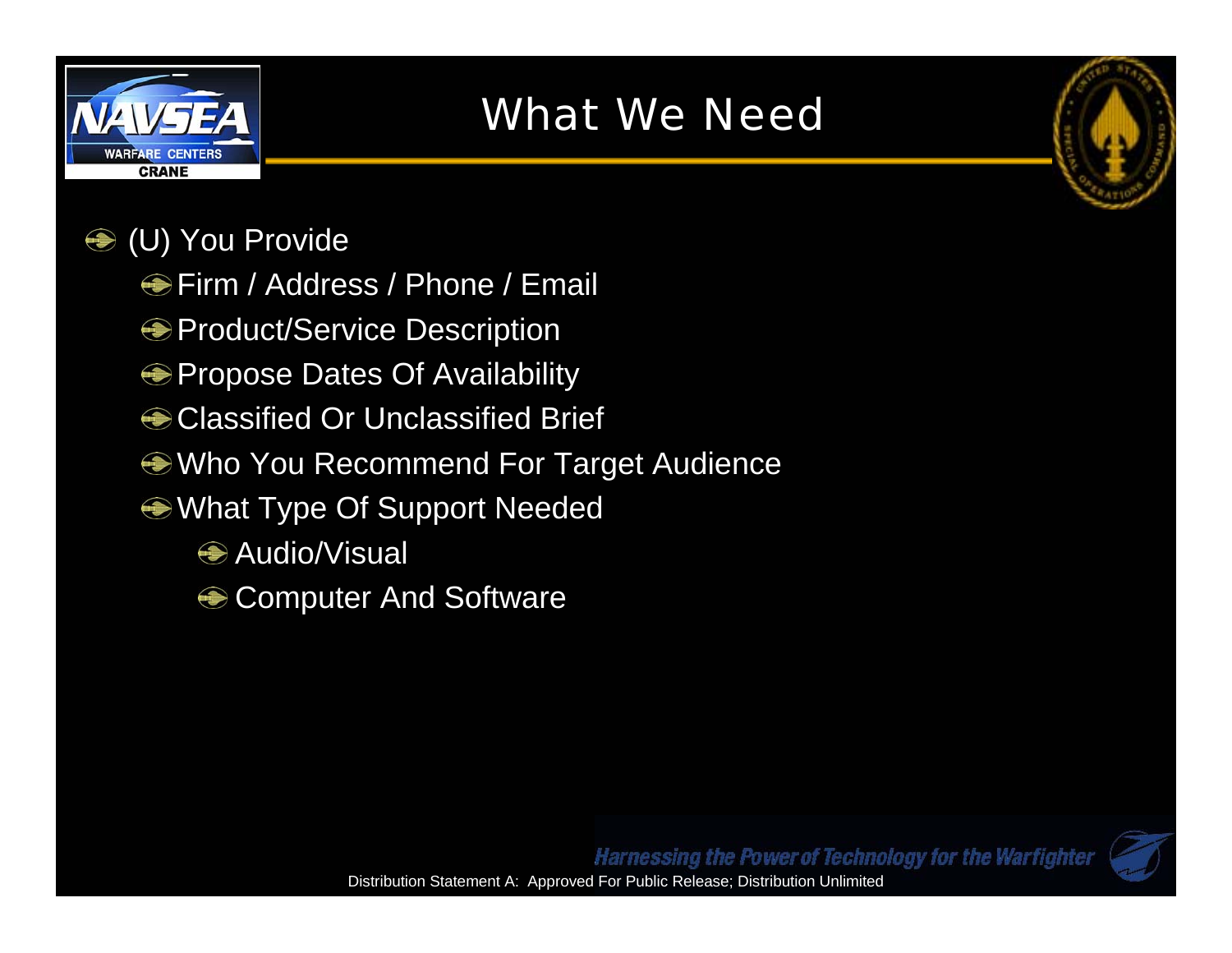

# How To Contact



 $\bigcirc$  (U) Mail:

 $\bigcirc$  United States Special Operations Command Attn: SOAL-KB (TILO) 7701 Tampa Point Blvd. MacDill AFB, FL 33621-5323

 $\bigcirc$  (U) Fed Ex:

 $\bigcirc$  United States Special Operations Command SOAL-KB (Mr. David J. Johnson) Bldg. 306

#### **→ (U) Electronic:**

- tilo@socom.mil
- http://soal.socom.mil

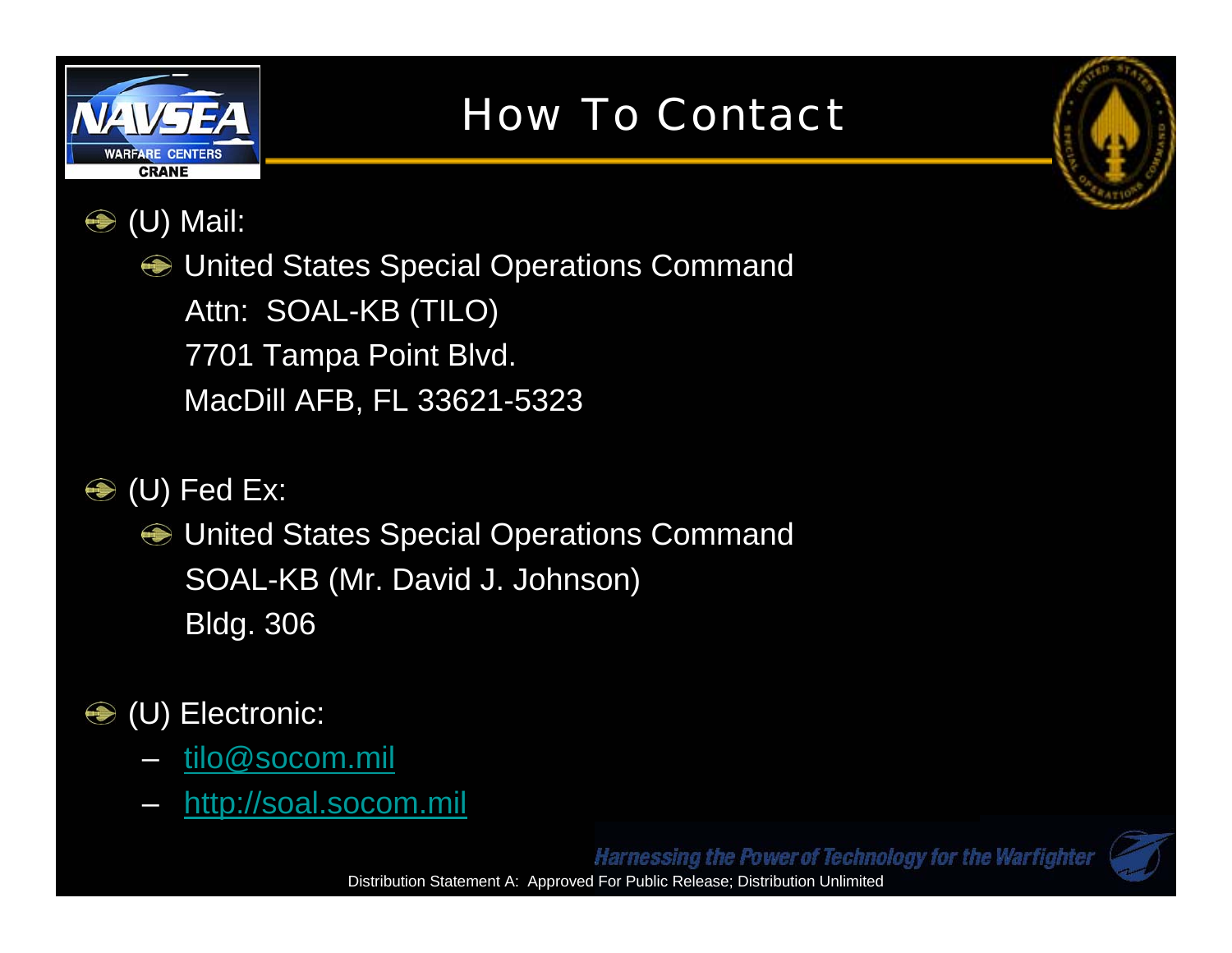

# SOF Weapons "Possible" Future Opportunities

#### **Present "Spiral" Requirements**



**● MK46 (5.56x45MM)** MK48 (7.62x51MM)





Precision Sniper Rifle (Caliber 338) Suppressor  $\bigcirc$ 



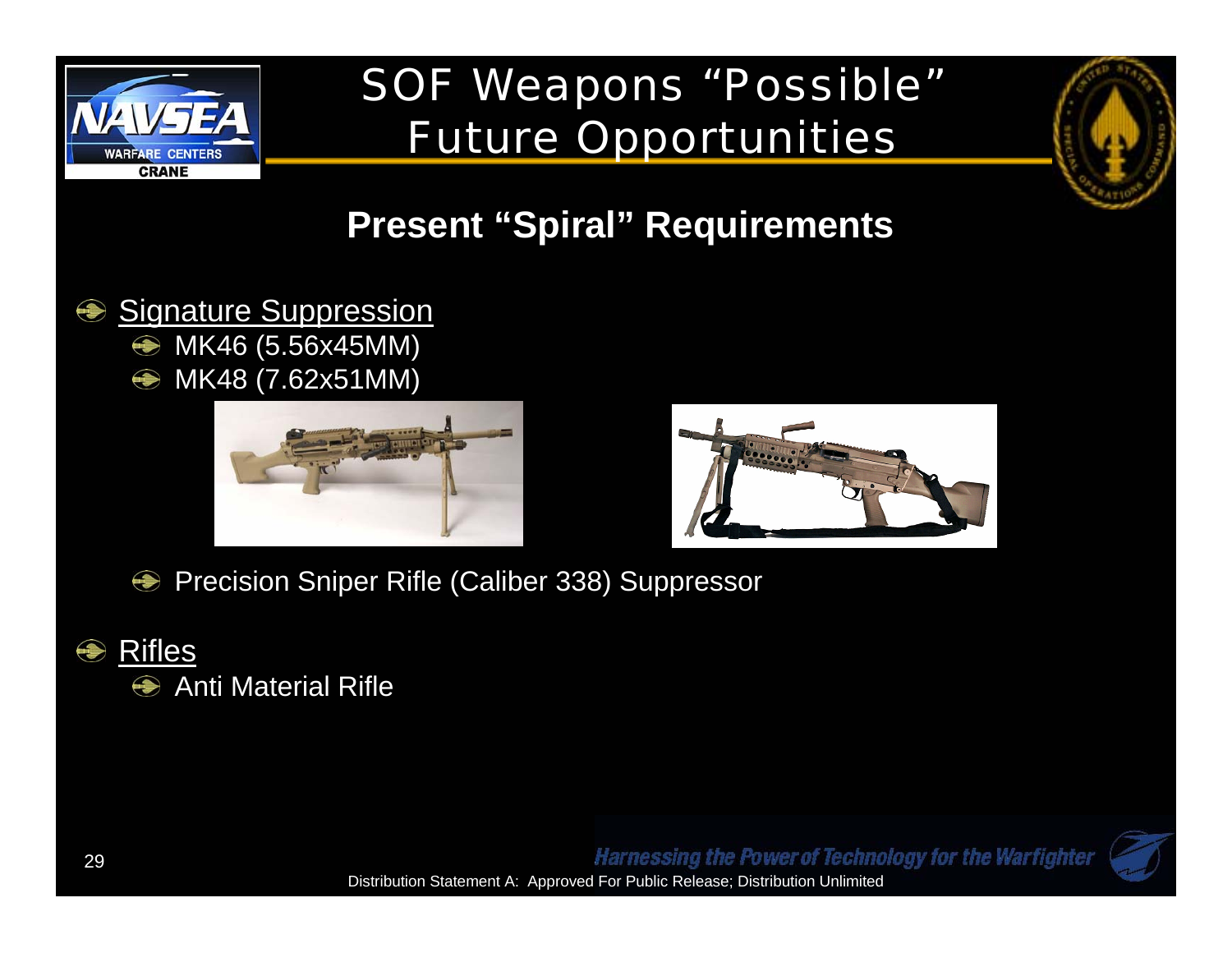

# SOF Weapons "Possible" Future Opportunities



#### **Present "Spiral" Requirements (cont.):**

#### Ammunition

- **S** "Flashless"/Low Signature Ammunition
- Caliber .338
- **Enhanced 40mm (Low/Medium Velocity) to 600M**
- **Programmable 40MM (Low/Medium Velocity)** Ammunition

#### **Sighting Systems**

Ballistic Fire Control Solution For 40MM

#### $\bigcirc$ Combat Pistol

- **USSOCOM Revising Combat Pistol Requirement**
- **EXECUTE:** Full And Open Competition/Product Samples
- Create A Qualified Vendor List Of Pistols In Calibers 9MM, 40, And 45



Distribution Statement A: Approved For Public Release; Distribution Unlimited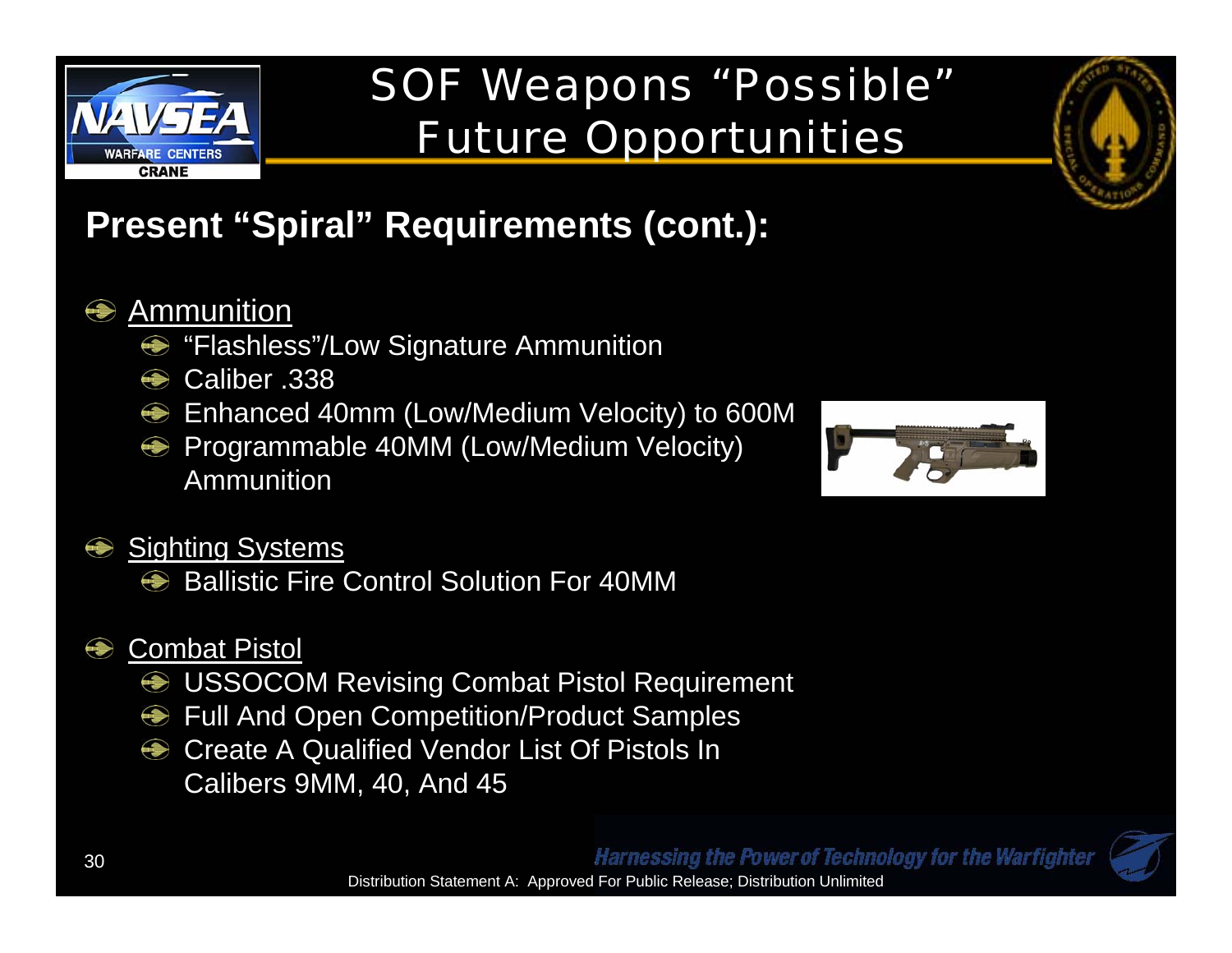

#### **Summary**



- Provided Information Relative To PEO-SW Product Areas
- Discussed Typical Acquisition Approach For SOF Weapons
- Relayed Information In Regards To "How And Who To"
- Provided Areas Of Possible Future Business Opportunities